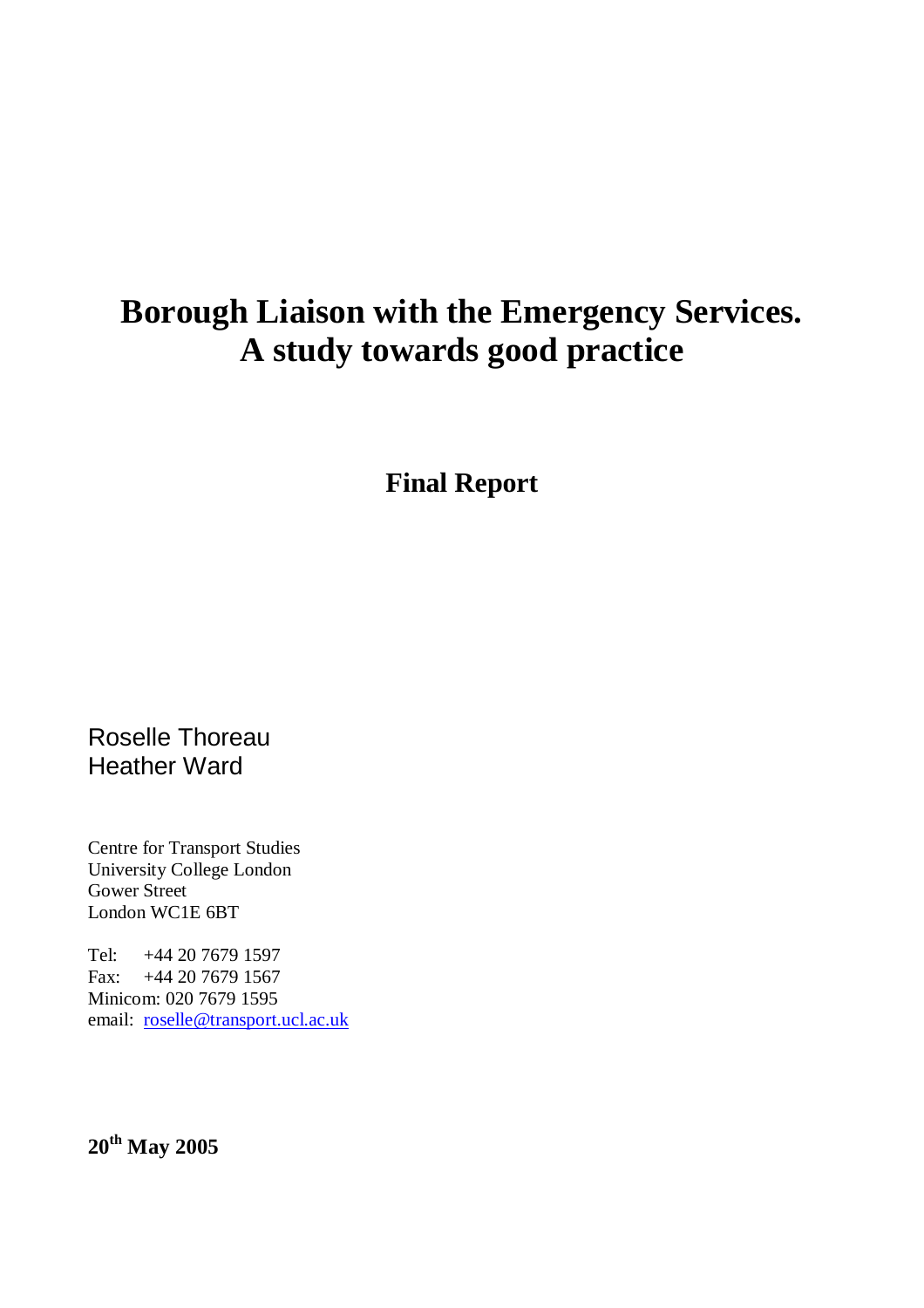## Contents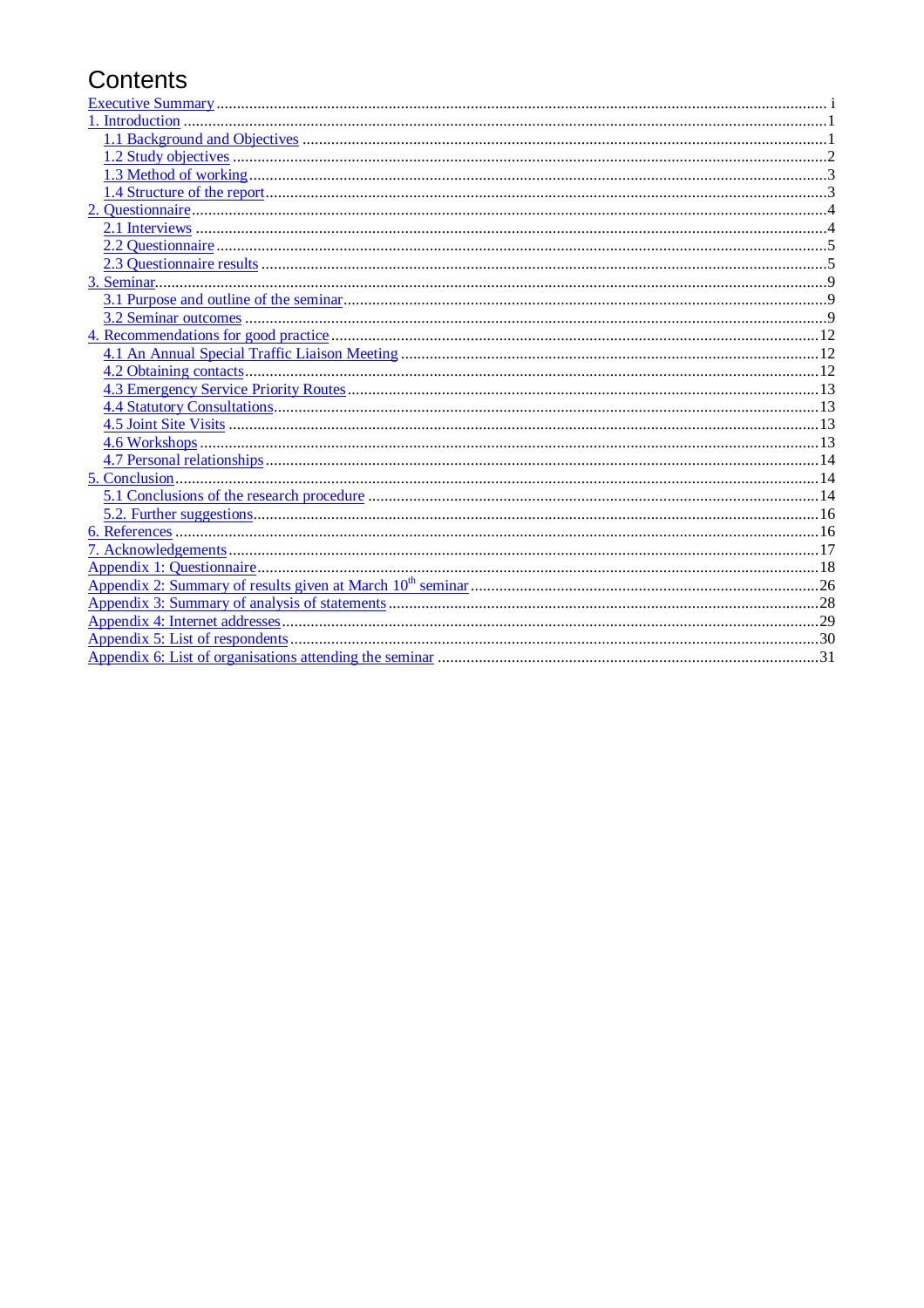

## **Executive Summary**

This report will a) examine the processes currently in place for communication between emergency services and individual London boroughs and look at the differences across the boroughs; b) develop a questionnaire to assess what procedures currently in place are working effectively and those which do not work; c) create a final document which suggests those procedures which work best for both groups.

## **Objectives**

The Association of London Governments (ALG) would like to obtain a deeper knowledge of:

- The methods used by boroughs across London to liaise with the emergency services;
- Boroughs' opinions of what works and what doesn't and what the barriers are to effective liaison;
- Emergency services' opinions of what works and what doesn't and what the barriers are to effective liaison;
- The identification of practices and processes that currently hinder the work of emergency services and boroughs and therefore should be avoided;
- The mechanisms for ensuring effective liaison and dialogue that could be developed into protocol for borough / emergency service liaison.

### **Interviews**

A set of interviews was conducted with a small number of people to discover and understand the issues behind the existing communication and liaison methods. The issues raised were then used as the basis for drafting the questionnaire. A small group of people from the emergency services and local authorities were interviewed about their role within their organisation and their role in liaising with the other organisations. All sides acknowledge problems, or a tradition of problems with liaison between the London boroughs and the emergency services. Similarly, all groups are eager to reduce this.

### **Questionnaire**

Using the variables from the interviews and the literature review a questionnaire was developed to investigate the project objectives. The questionnaire was delivered to 174 people in all the London boroughs and emergency services.

Table 1: Response rate to questionnaire by organisation

| Organisation          | Number of<br>Number of |                            | $\%$        |
|-----------------------|------------------------|----------------------------|-------------|
|                       | Responses              | <b>Questionnaires Sent</b> | of Reponses |
| London Borough        | 25                     | 85                         | 29          |
| LAS                   |                        | 25                         | 36          |
| <b>LFB</b>            | 10                     | 39                         | 26          |
| <b>Police Service</b> | 18                     | 20                         | 90          |
| Other                 |                        | 5                          | 80          |

• A total of 21% stated that they had a written policy for liaison. The London Fire Brigade (LFB) were the most likely to have a written policy with 62% of LFB respondents saying they had a written policy.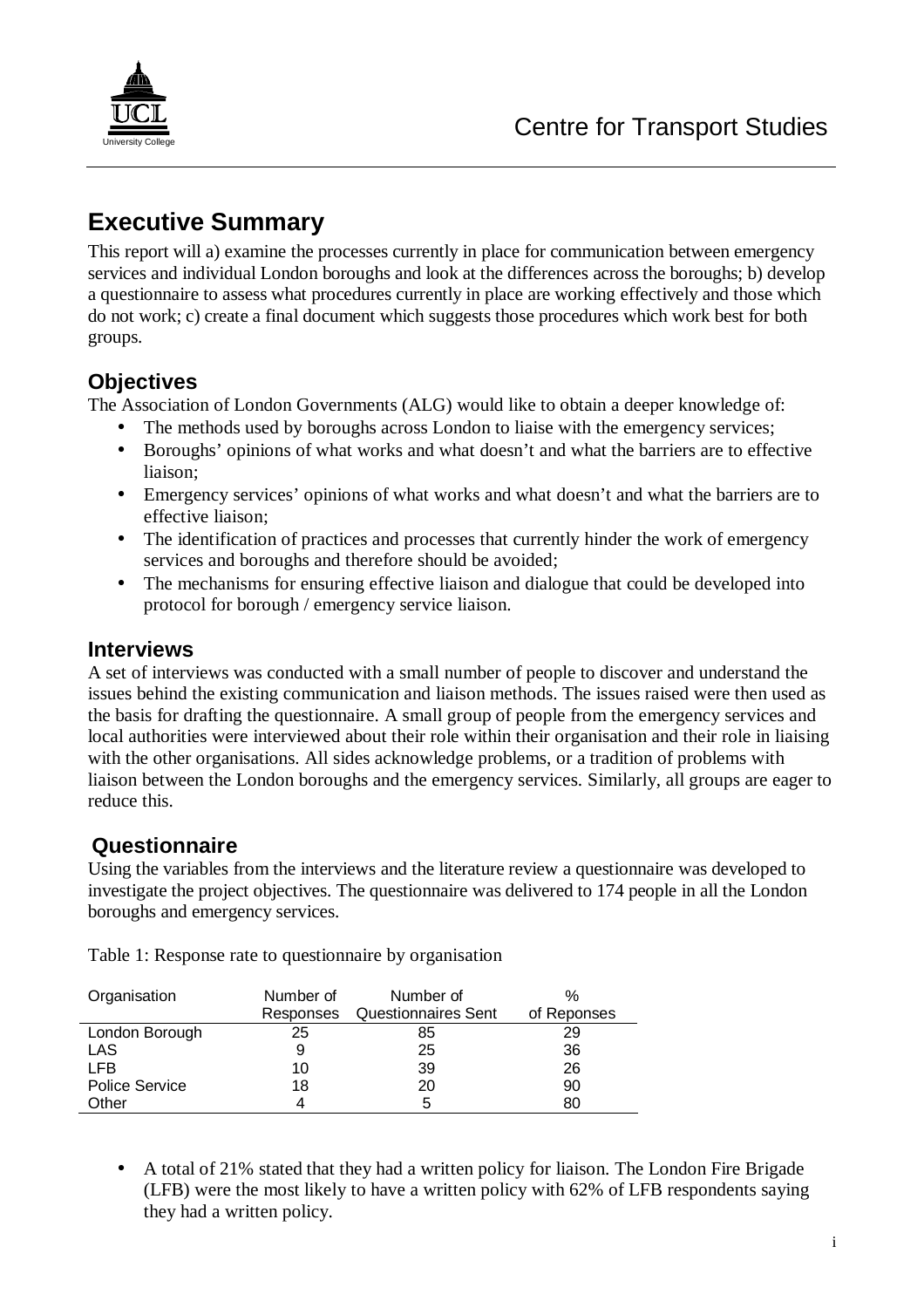

- 86% of those who responded said they had traffic liaison meetings. Almost all that had these meetings found them to be beneficial (98%). Generally these meetings are held every 3 months (39%).
- A substantial majority of people (89%) thought that their traffic liaison meetings were held as often as needed.
- Most cited not enough attendance (58%) as the main reason for their cessation
- The most commonly cited reason for holding traffic liaison meetings was that they provided people with a direct contact to a person with whom they could liaise. They are also found to be useful because they allow quick decisions to be reached and a forum to get opinions on schemes at an early stage.
- Almost half (46%) of emergency services respondents said they have emergency service priority routes.
- Most of the borough respondents had not received emergency service priority routes from any of the emergency services (50%)
- Most respondents felt that copies of these routes should be given to the boroughs (80% of emergency services respondents and 93% of borough respondents).
- A number of emergency service respondents would like to have copies of the other emergency service priority routes.
- The majority of respondents found that statutory consultations have enough detail (82%).
- The majority of respondents said that they received consultations with enough time to comment (79%). While this proportion is high it also means that one in five consultations is not reaching their target in time.
- All the respondents from the boroughs and from Transport for London said the feedback they received from these consultation notices was useful and all of those who didn't receive feedback said some would be useful.
- Of the responses 58% said they had completed joint site visits. Of those who did 57% occurred when difficulties had been raised while 25% occurred on complex schemes. Of those respondents who didn't have site visits 71% of people said they would be beneficial.
- The less general communication there was the more likely people were to want more communication with the other organisations. Over half (53%) felt the other organisation(s) needed to communicate more internally.
- 51% felt their own organisation needed to communicate more internally.
- 37% felt their own organisation needed to communicate more with the other organisations.
- 51% wanted more feedback.
- Most people felt their suggestions were being listened to  $(57\%)$ .
- Most respondents were satisfied with how they communicated with 54% "agreeing" or "strongly agreeing". However a substantial proportion still felt that the way they communicate needed to be improved with 43% agreeing or strongly agreeing with the statement.

## **Seminar**

The purpose of the seminar was to discuss the feasibility of the draft recommendations and to redefine them so that they would be broadly accepted by those who will use them. The seminar was carried out in a combined group so that the opinions of each of the organisations involved could be heard by other members and practical solutions could reflect what all groups could achieve.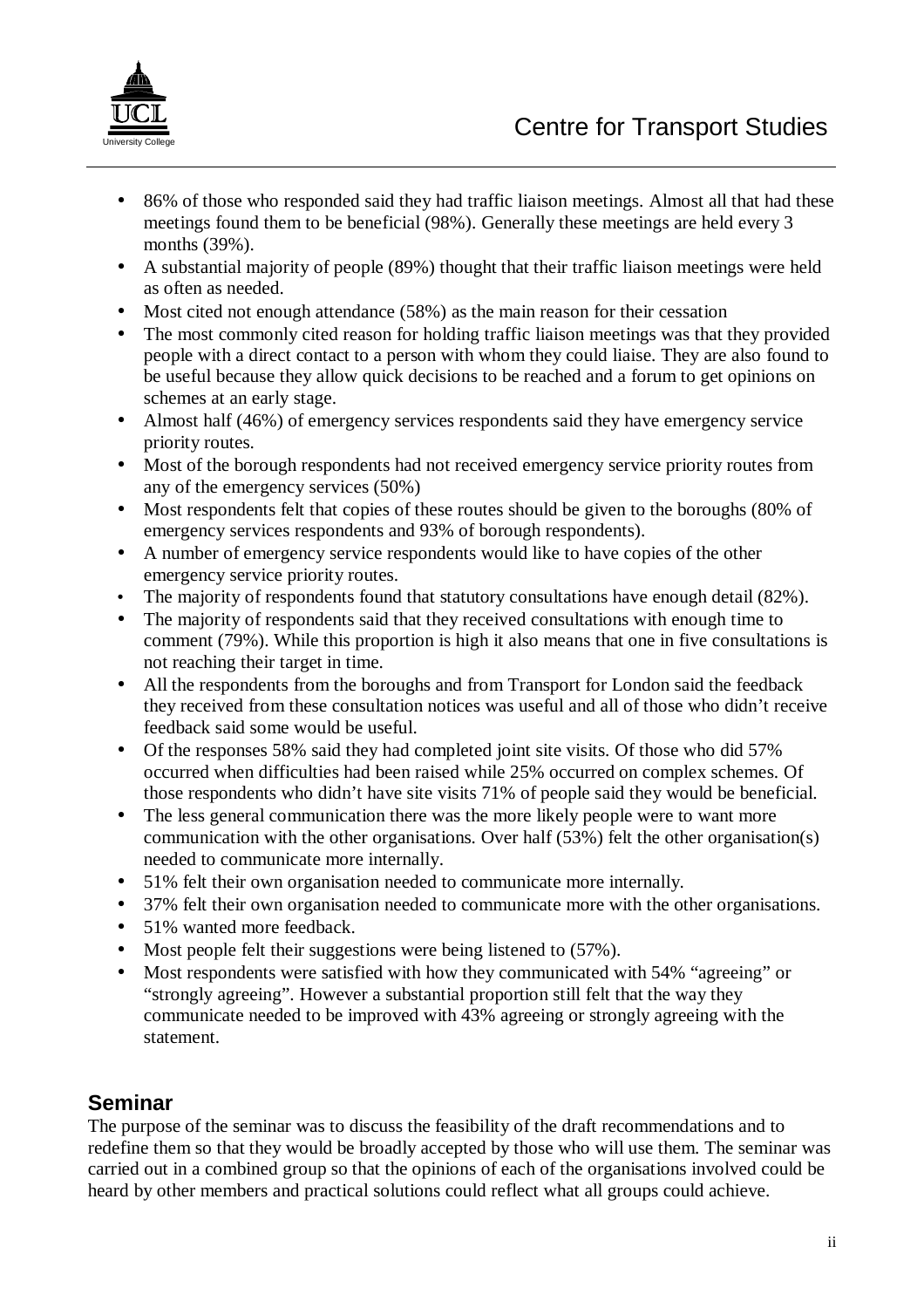

### **Recommendations for good practice**

The interviews, questionnaire and seminar all raised broadly similar issues regarding barriers and facilitators to more effective working. The seminar was particularly helpful in bringing issues out into the open and allowing all sides to discuss their particular problems. The recommendations presented here emanated from the wide ranging discussions at the seminar and as such should be broadly acceptable to the boroughs and emergency services across London.

There is a case for providing outside groups information as early as is practicable. The earlier information is given out the more feedback is received, and the more likely an acceptable solution to all could be reached. The more often this occurs the more likely similarly good communication practices will occur again in the future. The more the boroughs and the emergency services communicate with each other the better the communication and the more effective their work. Where boroughs and emergency services have good relationships the methods they use should be continued. If traffic liaison meetings don't work well but they use other methods to communicate then there is no reason to force a strategy that doesn't fit their situation. These recommendations are suggestions for those who feel their communication could be improved.

#### **An Annual Special Traffic Liaison Meeting**

An annual traffic management meeting could be held by all boroughs. This meeting should be attended by at least one representative from each emergency service and by both road safety officers and engineers from a borough. The meeting would not replace future normal meetings or other methods of communication but be an additional event. The purpose of the meeting would be to:

- 1. Review how liaison has been working over the past year.
- 2. Discuss any ways in which methods could be revised.
- 3. Let each of the other organisations know of any new/continuous initiatives and targets that exist for them.
- 4. Revise the frequency of the regular traffic liaison meetings.
- 5. Revise the length of time currently given for statutory consultations.
- 6. Let the boroughs and emergency services meet face-to-face with the relevant contacts they correspond with during the year.
- 7. Introduce any new people who have joined within the year.
- 8. Update strategic route maps.
- 9. Update/check contact details of people.
- 10. Pass on any other relevant information.

One of the reasons for areas with previously good communication methods going downhill is changes to staff. This happens in all organisations. At staff changeover there need to be good handover procedures in operation so that contact lists are passed on and introductions made. Whilst an annual meeting will help new staff meet these contacts personally, changes do occur in the interim and efforts should be made to make contacts during the year.

#### **Obtaining contacts**

A central resource, perhaps web based, giving out contact details for staff in each area of road safety could prove useful. Currently boroughs have websites where the public can access information. Some of these websites have details of contacts in each department. Other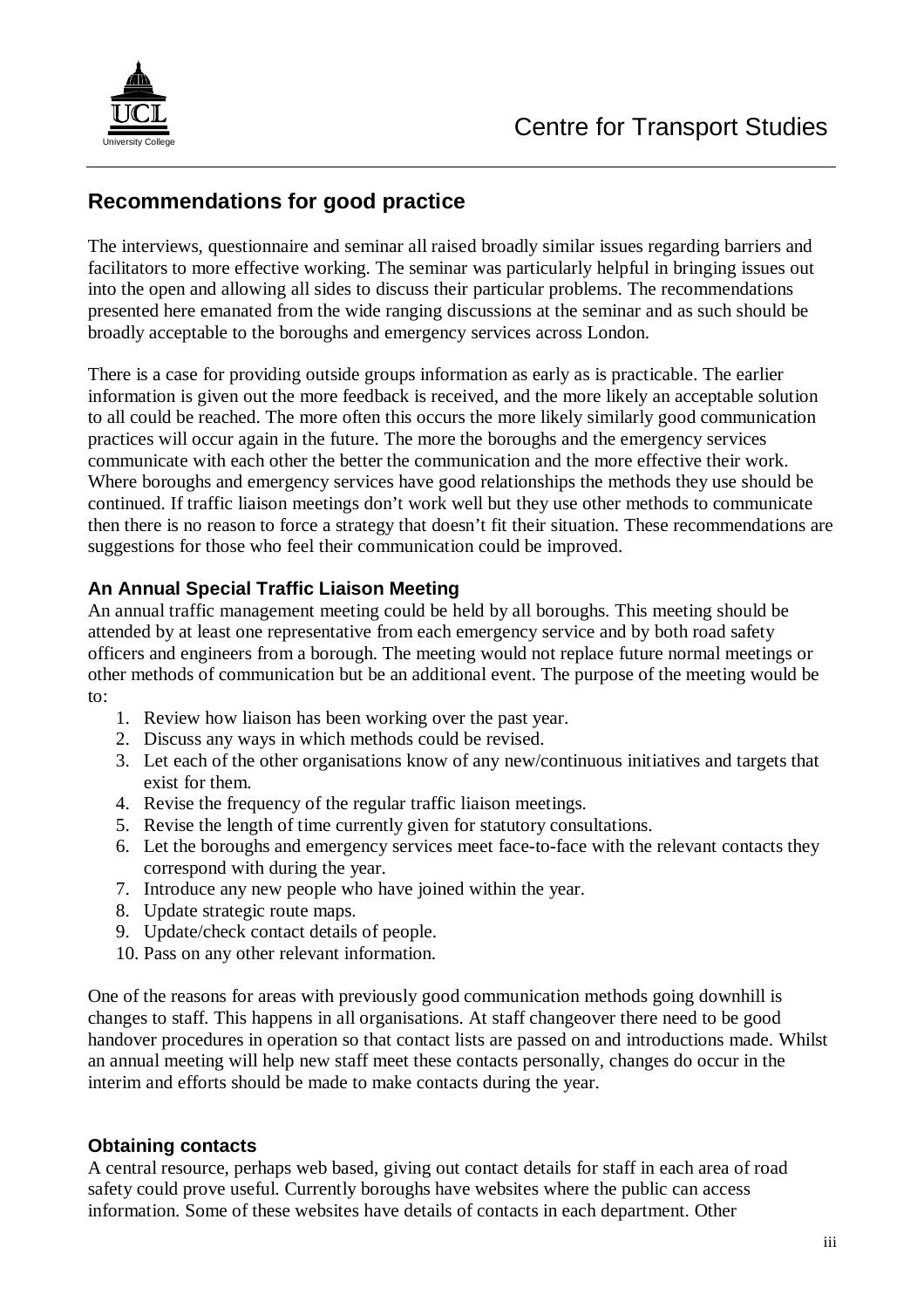

organisations have relevant websites as well. The Local Authority Road Safety Officers Association (LARSOA) lists all the road safety officers for each authority in England, Wales and Northern Ireland. The London Fire Brigade website lists all the borough commanders and their contact details. These websites are listed in Appendix 4. These details and similar lists of contacts for the police and for the LAS could be listed on a central website accessible to those from the relevant organisations. If updated regularly by all this could be an easy way of quickly finding the relevant person with whom to talk.

#### **Emergency Service Priority Routes**

Those emergency services that have strategic route networks should give boroughs a copy. Boroughs are entitled to place traffic calming schemes on these roads but because they are of high importance to emergency services alternative strategies should be considered and consultation should begin at the earliest possible stage.

On the part of the boroughs, those boroughs that have maps/plans of current traffic calming schemes/one-way streets should make these available to the emergency services. Whilst it would be useful if all boroughs had such plans, it is recognised that this does take time and resources. However, it would be helpful for a list of roads with such schemes to be created.

#### **Statutory Consultations**

Emergency services should aim to return statutory consultations with feedback. If they disagree with a scheme then reasons and alternative suggestions would be helpful. Boroughs need to give emergency services time to comment (a time limit of how long is needed to provide notice needs to be jointly agreed by each individual area). Ideally once an issue has reached formal consultation stage, the emergency services should have already been made aware of it.

#### **Joint Site Visits**

Joint site visits work well where they are used. Where there is time and the resources these could be used to find solutions where schemes are particularly complex or objections to them have been raised and alternative solutions need to be found. However, a site visit is not always appropriate for all emergency services. Perhaps a list of criterion for when a site visit is needed could be created.

#### **Workshops**

One of the strongest messages to come out of the study is that the relationship between the LAS at a local level and the boroughs is often poor. From information gathered at all stages of the study there still appears to be a degree of tension over traffic calming schemes. It would be helpful if this could be brought out into the open at a workshop designed so that both sides can learn more about the operational needs of the other. The workshops, suggested at the seminar, could be broadened so that the boroughs, the police, the LFB and the LAS all put forward their operational difficulties.

#### **Personal relationships**

The key issue to emerge from the study was that of personal relationships. Many of the people consulted felt that they had more effective liaison where they knew the people they were liaising with. Rather than only have letter or email contact with a person from another organisation good liaison includes having met people on more than one occasion and being comfortable enough to contact them outside of statutory requirements and planned meetings. One of the purposes of traffic liaison meetings is to build contacts through which information can be communicated between meetings. In this manner information would reach people before formal consultation.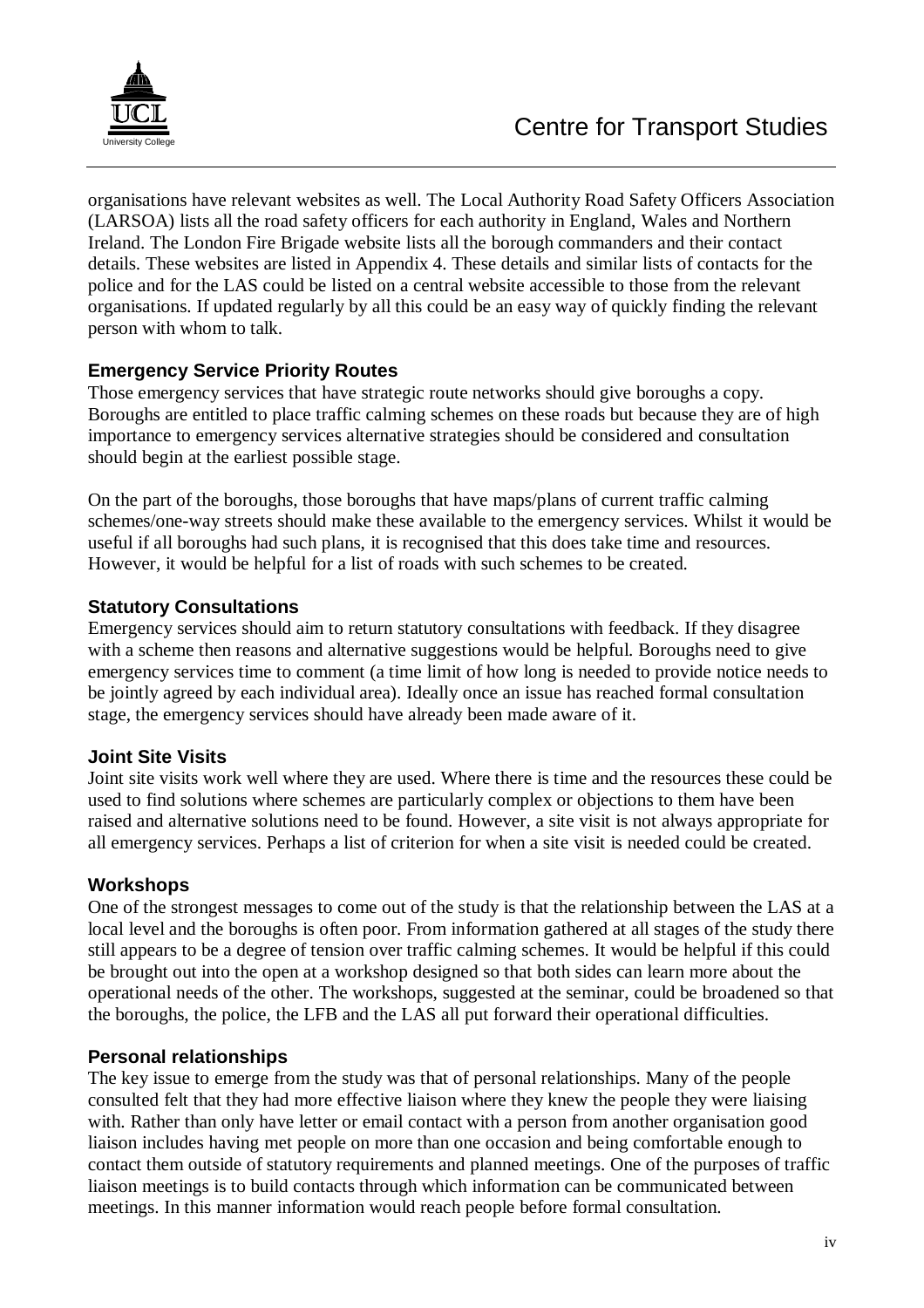

However, where there is already poor communication it is even more difficult to foster positive relationships. For example, if the emergency service does not receive a consultation in time to comment it could be because the borough is not sending it to the correct person and it is getting stuck on the wrong person's desk who fails to pass it on in time. This highlights how important it is for the borough to know the correct person to send the consultation to.

When communication is poor there is a tendency of each party to have a negative image of the other. This makes it more difficult to find a way to start improving communication. Perhaps people from all groups need a central contact within the different organisations to break down the barriers that contribute to the poor communication.

Therefore, one the most important facilitators to effective liaison is the creation and maintenance of personal relationships. This needs to be encouraged.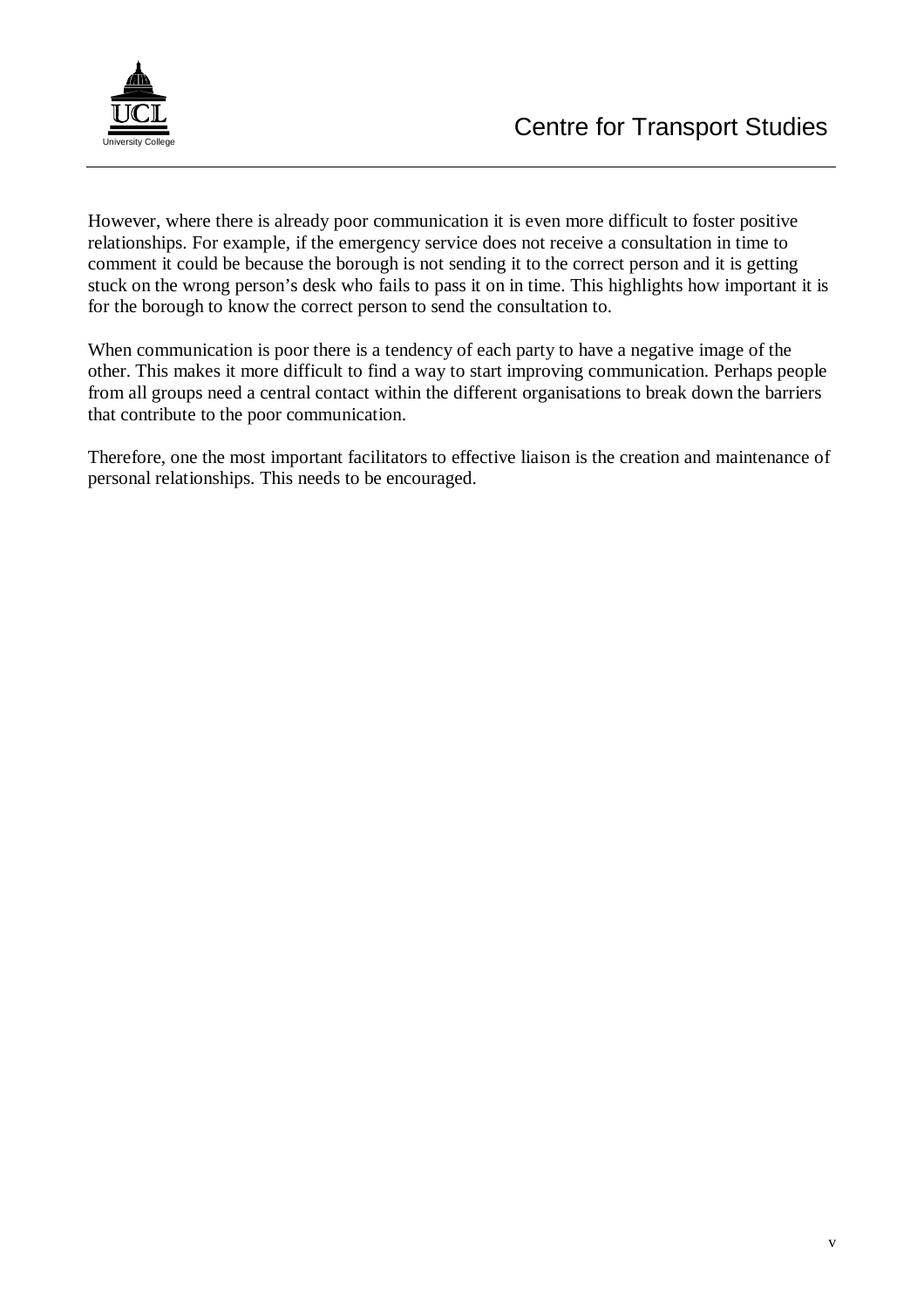

# **1. Introduction**

## **1.1 Background and Objectives**

The Government has introduced road casualty reduction targets of a 40 per cent reduction in the number of killed or seriously injured casualties and a 50 percent reduction in the number of children killed or seriously injured by 2010. Over and above the national casualty reduction targets the Mayor of London has introduced targets aimed at addressing some specific casualty groups within London. These are to reduce by 40 percent in each group, the number of killed or seriously injured pedestrians, pedal cyclists and powered two wheeler users. Thus the ever present need for design and implementation of effective casualty reduction measures together with increased emphasis on partnership working is helping to highlight the need for improved liaison and communication across a wide range of road safety issues and stakeholders.

#### 1.1.1 The players in casualty reduction

The Road Traffic Act 1988 (Section 39) specifies that local highway authorities must provide a road safety service aimed at road accident prevention which includes road safety engineering schemes, education, publicity and training. In London, Transport for London (TfL) is the funding provider for highway matters and is responsible for the safety of the main road network throughout the capital whilst the boroughs are responsible for local roads.

The two police forces in London have a wide range of experience in both traffic management and road safety and play a key role in the delivery of road safety through enforcement and education. Liaison between the police and boroughs is ongoing on several other fronts with joint road safety campaigns and investigation of problems affecting their areas through audits as part of the requirements of the Crime and Disorder Act (1998).

The London Fire Brigade (LFB) and The London Ambulance Service (LAS) are often present at road traffic accidents and have insights into local problems. They are also operationally affected by TfL and borough traffic management and road safety engineering schemes in the way they can respond to emergencies and their ability to manoeuvre their vehicles around, and over scheme elements.

#### 1.1.2 The need for effective communication

Vital to the development and implementation of effective road safety schemes is good communication between the London Boroughs and the emergency services. It is often lack of effective early dialogue in the planning phases of schemes and strategic policy developments that leads to difficulties at the stage of the required formal consultation process. Liaison between London boroughs and their corresponding emergency services has at times been difficult.

A variety of communication styles with differing degrees of effectiveness is not unique to London. Capita Symonds (2004) in their report to the Department for Transport on assessing the casualty reduction performance of local highway authorities, found that the better performing local authorities maintained closer relationships and sought to encourage more dialogue with police and other relevant groups than the lower performing ones.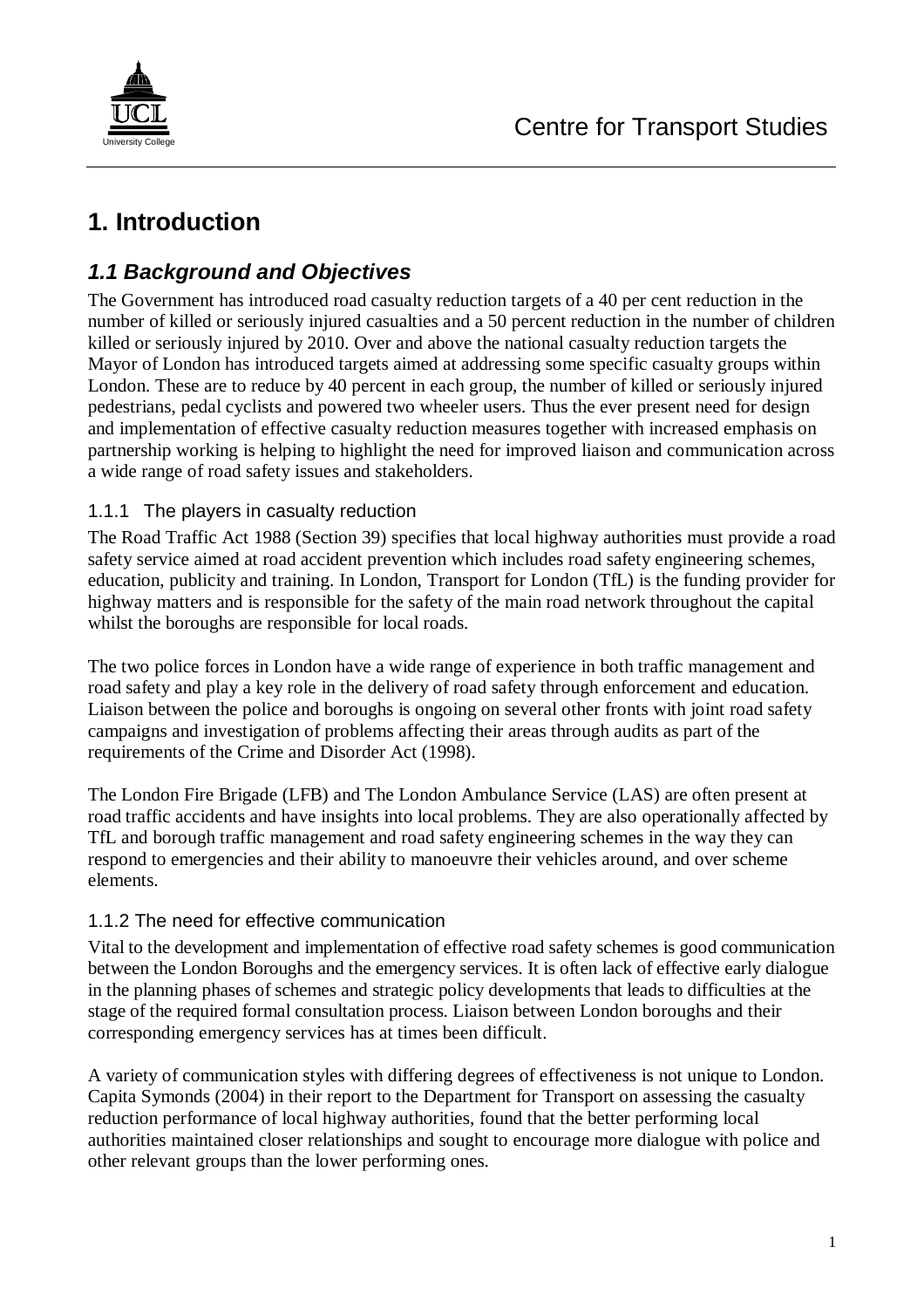

### 1.1.3 Types of consultation

There are effectively two types of consultation. When a road safety scheme is planned informal liaison should start early with the police and emergency services (and others as appropriate) especially where it might affect their operations in terms of routeing or response times.

A good practice guide for fire and ambulance services states that the emergency services and highway authorities need to keep a good level of discussion going and consultation should be started as early as possible in the design and implementation of all types of schemes.

For some schemes this is all that is needed but the local authority is required to make Traffic Regulation Orders when it is necessary to regulate the speed, movement and parking of vehicles, and to regulate pedestrian movement (see Department of Transport Local Authority Circular 5/96). When an Order needs to be made the proper process must be followed and this includes consultation with the police, fire, and ambulance services. This consultation is by formal letter to the appropriate officer in each service. There is no time laid down in the circular for this process but when notices are posted on the street they must be displayed for a minimum of 21 days. It seems reasonable that the emergency services should be given at least this much time.

Featherstone's (2004) report on the effectiveness of road humps and their impact highlighted a number of issues of liaison between the London boroughs and the emergency services.

*"The Metropolitan Police Authority, London Fire and Emergency Planning Authority and Department of Health should ensure that the emergency services respond fully to borough consultations on traffic calming and consistently attend and take part in local traffic management meetings held by the boroughs*"

## **1.2 Study objectives**

Featherstone (2004) suggested that the Pan London Road Safety Forum could issue best practice guidance on the consultation process and investigate which practices work effectively and which of these can be recommended to all London boroughs.

Following from this, the Association of London Government (ALG) has commissioned the Centre for Transport Studies at University College London to develop a draft protocol (for voluntary adoption) which reflects best practice in liaison in road safety matters between the London Boroughs and the emergency services. The objectives and scope of the research are: To identify:

- The methods used by boroughs across London to liaise on road safety issues with the emergency services;
- Boroughs' opinions of what works and what doesn't and what the barriers are to effective liaison;
- Emergency services' opinions of what works and what doesn't and what the barriers are to effective liaison;
- The identification of practices and processes that currently hinder the work of emergency services and boroughs and therefore should be avoided;
- The mechanisms for ensuring effective liaison and dialogue that could be developed into protocol for borough / emergency service liaison.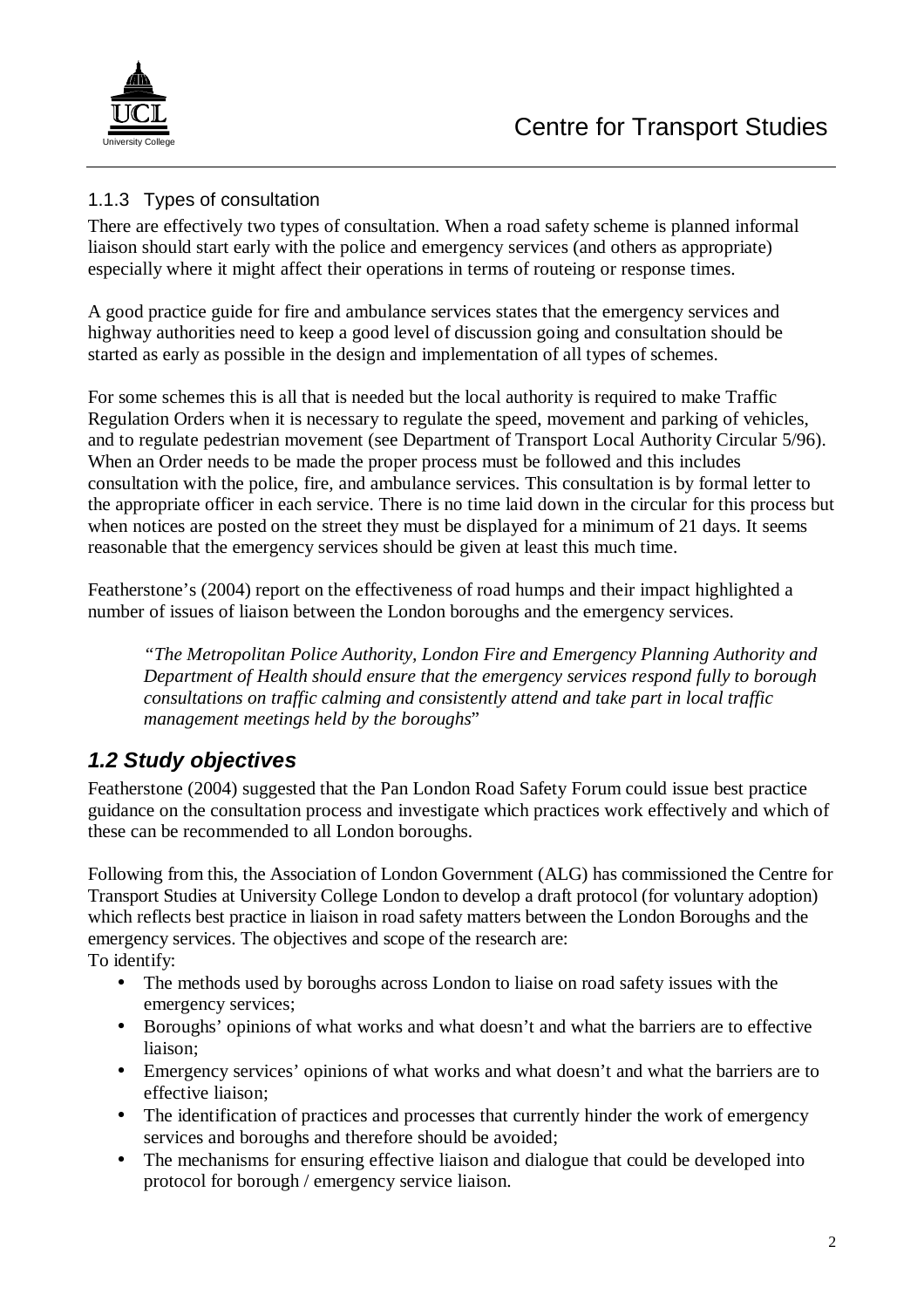

Good practice methods may differ both in and outside of London and around London. Methods that work well in one area may not be practicable somewhere else.

## **1.3 Method of working**

There are three parts to this study:

(1) the development of a questionnaire through a literature search and interviews with a range of people from the emergency services and boroughs;

(2) the administration of a large-sample questionnaire to emergency services, TfL and borough staff across London and the subsequent analysis of the responses, and:

(3) a seminar involving a range of people from all emergency services and a sample of boroughs to discuss the feasibility of the recommendations.

## **1.4 Structure of the report**

In section 2 the results of the questionnaire are described. The structure of the interviews and the questionnaire are also briefly discussed.

In section 3 the purpose and findings of the seminar are explained in detail. The issues that this has raised link back to the results of the questionnaire and to the recommendations for good practice.

In section 4, the final recommendations that we believe would be broadly accepted by all parties are described.

In section 5, a conclusion looking at the issues involved in carrying out the research and further suggestions as to what all groups can do to further encourage more effective liaison is described.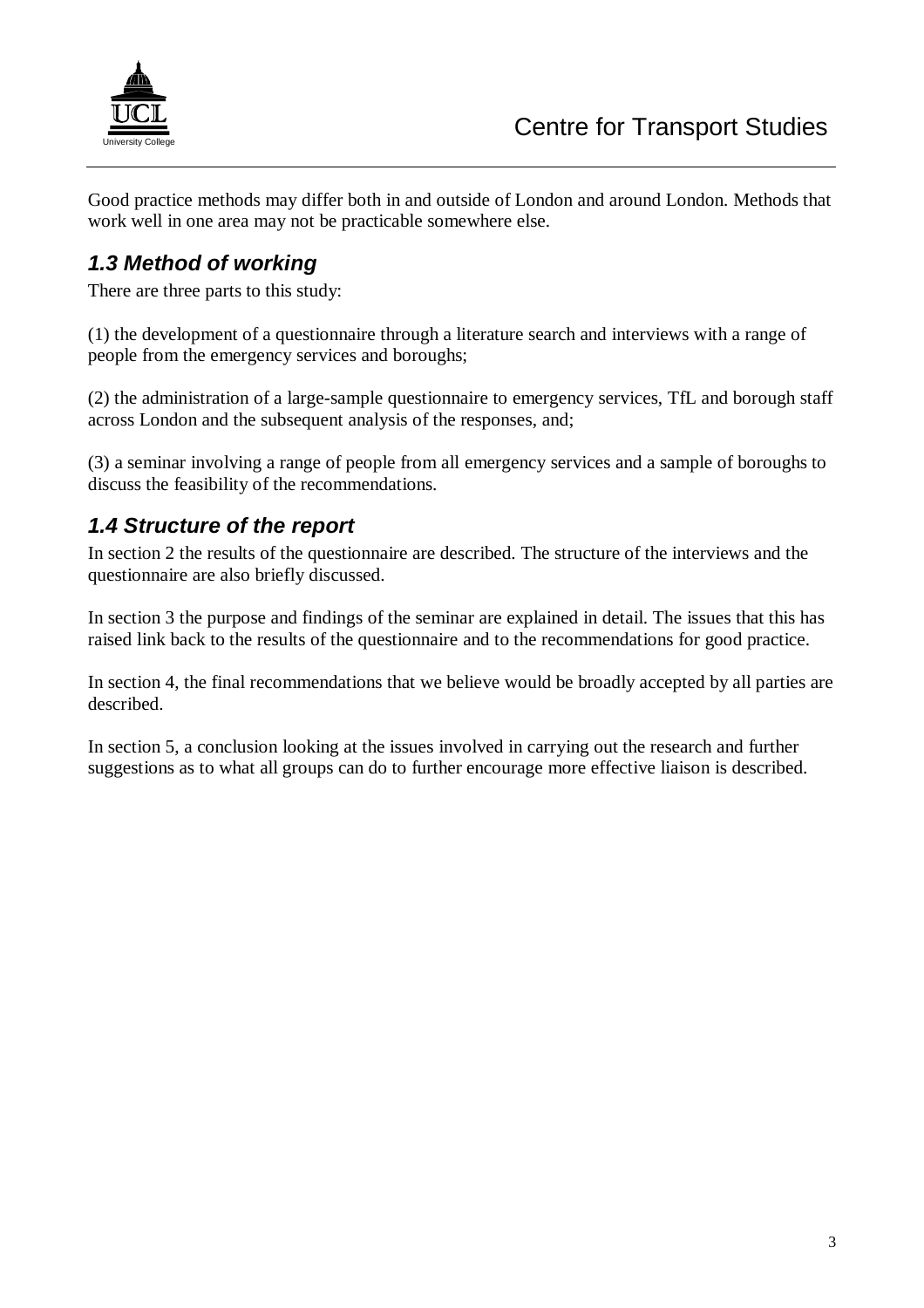

# **2. Questionnaire**

### **2.1 Interviews**

The purpose of the interviews was to discover and understand the issues behind existing communication and liaison methods. A small but representative group of people from the emergency services and local authorities were interviewed about their role within their organisation and their role liaising with the other organisations. People from numerous different boroughs and services were approached for an interview. Most interviews were conducted face-to-face (6) while others were conducted by phone (4) or email (2).

A total of 12 interviews were conducted;

 Four with police officers One with an ambulance officer Two with LFB officers Five with borough officers

Interviewees were asked about their role in liaising with the other organisations. They were asked how they communicated, whether they thought it worked, whether other methods had been used previously and why they were changed, what difficulties they faced in communicating and what methods they recommended using. A list of questions was taken to each interview to act as a prompting device but interviews were not structured to be identical.

## **2.1.1 Interview results**

All sides acknowledge problems, or a tradition of problems in liaison between the London boroughs and the emergency services. Similarly, all groups are eager to reduce this. Those boroughs which have or had regular traffic liaison meetings found that the London Ambulance Services (LAS) attendance was rare if at all. Comments received on statutory consultations were similarly rare. The boroughs generally had the strongest and most positive working relationship with the police. Communication between police and boroughs was not limited to statutory letters of consultation or traffic liaison meetings. The police were in phone and email contact and, in the boroughs that held them, were present at and sometimes asked for, site visits.

During the interviews the LFB and LAS said they had few difficulties with the consultation notices and generally had enough detail on which to comment and usually did not object. However, it was noted that the consultation notices were sometimes not received in time for them to raise questions or objections.

A substantial proportion of the boroughs were disheartened with the lack of response from the emergency services to the consultation notices. One borough noted that they never received any replies, positive or negative to the notices given out. This was viewed as particularly frustrating.

The boroughs opinions were mixed regarding the quality and effectiveness of communication. Some boroughs only send out the statutory letters of consultation and expressed frustration at the lack of response, especially from the LAS. Other boroughs had a far more positive relationship with emergency services. However no borough said their relationship was perfect, all maintained it could be improved.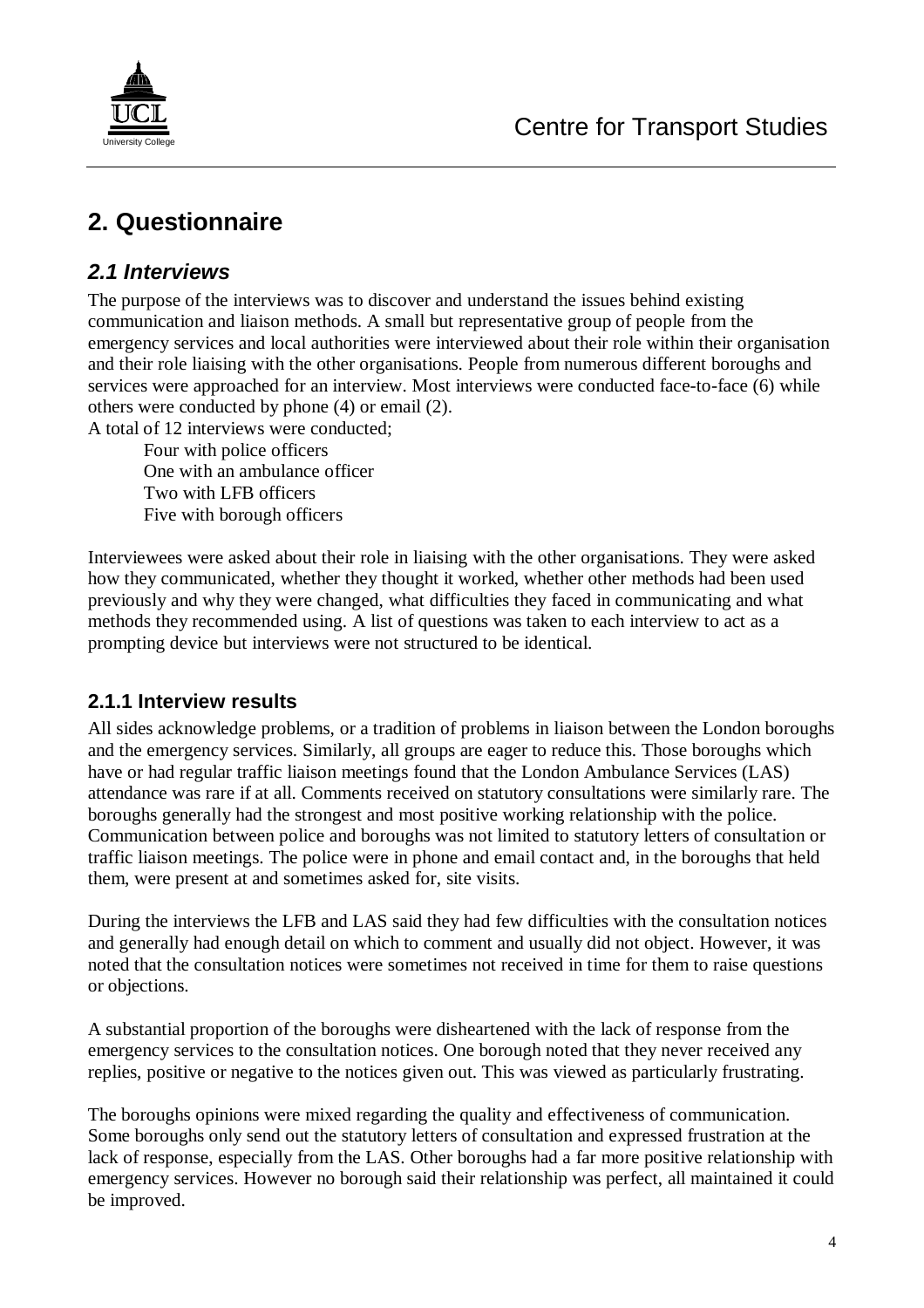

The emergency services perception of their relationship with the boroughs was also mixed:

- 1. The police had the most positive relationship with the boroughs, generally having communication with borough contacts on a regular basis, weekly if not daily.
- 2. The LFB saw their relationship with the boroughs as generally positive and thought they received enough information
- 3. The LAS experienced a patchy relationship with the boroughs. There were two sources of this problem. One was the perceived difficulties in bringing together the views of the LAS regarding operational difficulties with some types of traffic calming and the needs of boroughs to implement effective schemes. A second issue was that lack of resources meant that it was difficult to assign someone from LAS to liaise with boroughs at a local level.

Several boroughs have traffic liaison meetings. These occur from monthly to every three months. An agenda is generally circulated before the meeting. The meetings operate as a place to communicate any concerns that the emergency services have over the designs of a scheme. Those who have the meetings regard them as a positive and useful way to get feedback. One of the benefits is that it can save time by being able to get feedback on a scheme in its early stages rather than when it has already had a lot of work put into it. The boroughs generally invite the Metropolitan Police, the LFB, the LAS, the London bus service and members of TfL. Attendance at these meetings varies. Those boroughs that do not have the meetings now have often held them in the past. The reasons cited for disbanding these meetings include lack of resources and lack of attendance.

Featherstone (2004) suggested that the emergency services felt that their views of traffic calming schemes were not being taken into account. This differs from what was found in the interviews where the emergency services did think that the boroughs listened to their concerns. In one of the interviews with a LFB representative it was stated that on the rare occasions they raised a concern about a scheme the designs were altered.

## **2.2 Questionnaire**

Using the variables from the interviews and the literature review a questionnaire was developed to investigate the study objectives. The questionnaire did not ask for participants names but questions were included to identify occupation and location.

The questionnaire was delivered to all London borough and emergency service staff whose duties involve liaising with each other. The questionnaire was intended to be short and to take between 10 and 20 minutes to complete. The questionnaire was delivered via email and post and could be returned by either method. Those who received their questionnaire by post were given a post paid addressed return envelope. A copy of the questionnaire is available in Appendix 1.

## **2.3 Questionnaire results**

The questionnaire was sent to 174 people and responses were received from 66 giving a 38% response rate. Table 1 shows the distribution of responses from the different organisations. A copy was sent to each contact in a borough and in several cases this means that more than one was sent (85 went to the boroughs). Reminders were sent by email and phone calls to chase up nonrespondents in the boroughs. Of those who did return questionnaires there was a good spread across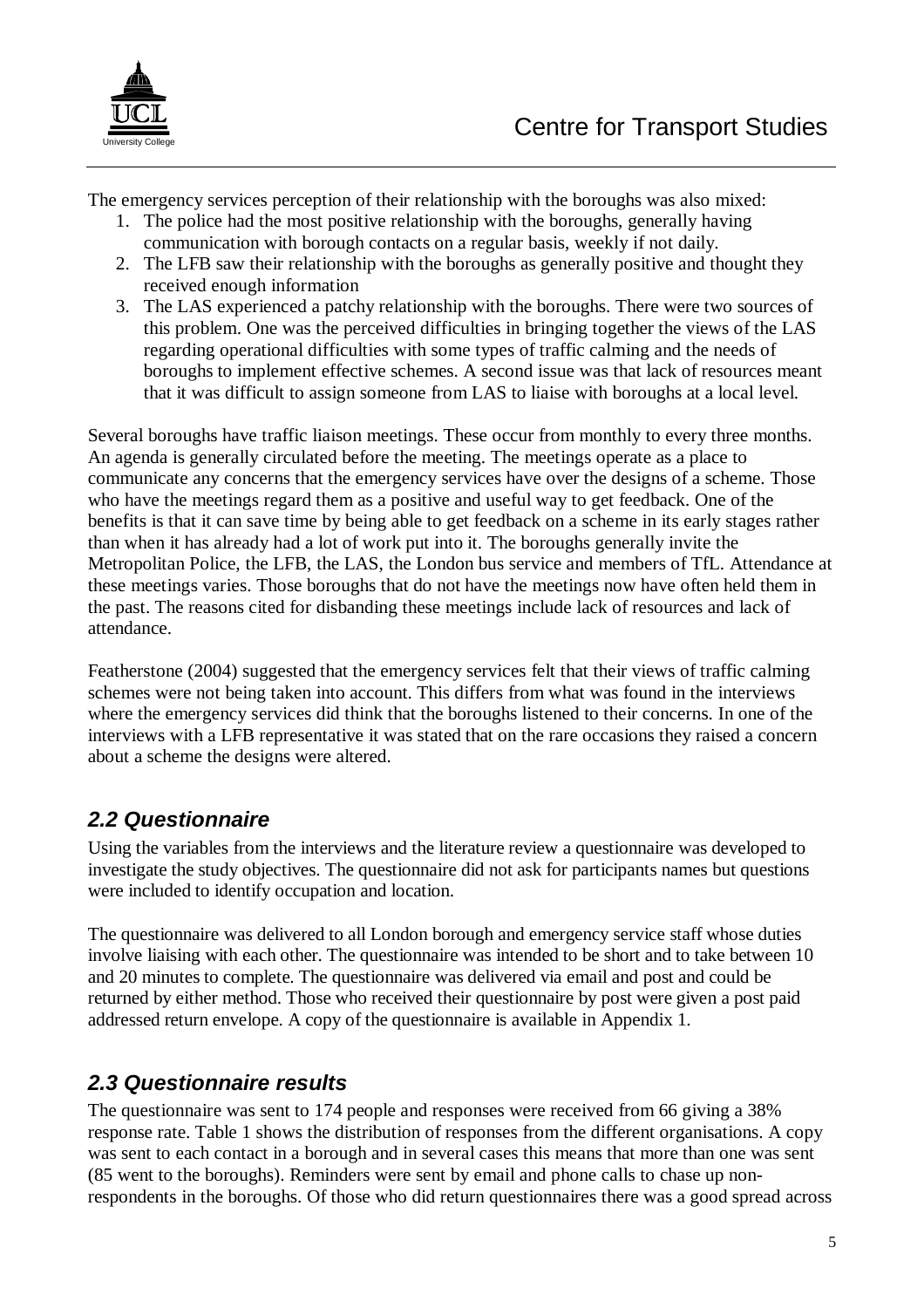

the boroughs and when taken with the emergency services responses all boroughs were covered. Appendix 5 gives a list of the boroughs and emergency services who responded.

Table 1: Response rate to questionnaire by organisation

| Organisation          | Number of<br>Number of |                            | $\%$        |
|-----------------------|------------------------|----------------------------|-------------|
|                       | Responses              | <b>Questionnaires Sent</b> | of Reponses |
| London Borough        | 25                     | 85                         | 29          |
| LAS                   |                        | 25                         | 36          |
| <b>LFB</b>            | 10                     | 39                         | 26          |
| <b>Police Service</b> | 18                     | 20                         | 90          |
| Tfl                   |                        | 5                          | 80          |

The questionnaire asked whether respondents had a written policy for liaising with the boroughs or the emergency services. A total of 21% stated that they had a written policy for liaison. The LFB were the most likely to have a written policy with 62% of LFB respondents reporting they had a written policy. A total of 24% of police said they had a written policy for liaising with the boroughs. None of the LAS staff said they had a written policy and only 5% of the borough respondents said they had a written policy for liaison.

#### 2.3.1 Traffic Liaison Meetings

86% of those who responded said they had traffic liaison meetings. Almost all that had these meetings found them to be beneficial (98%). Only 14% have these every month. Generally these meetings are held every 3 months (39%).

|  | Table 2: Frequency of Traffic Liaison Meetings (TLM) |  |
|--|------------------------------------------------------|--|
|--|------------------------------------------------------|--|

| How often do you<br>have TLM? | London Borough | LAS                   | LFB | Police<br>Service | TfL | Total |
|-------------------------------|----------------|-----------------------|-----|-------------------|-----|-------|
|                               |                | % within Organisation |     |                   |     |       |
| monthly                       | 4              | 33                    | 10  | 18                | 25  | 14    |
| every six week                | 12             | 0                     | 20  | 6                 | 0   | 9     |
| every two months              | 20             | 11                    | 10  | 24                | 25  | 19    |
| every quarter                 | 40             | 44                    | 40  | 35                | 25  | 39    |
| less than 3 monthly           | 8              | 0                     | 0   | 6                 | 25  | 6     |
| don't occur                   | 16             | 11                    | 20  | 12                |     | 14    |

A substantial majority of people (89%) thought that their traffic liaison meetings were held as often as needed, although 9% thought that they were not held as often as needed. Of those who no longer hold traffic liaison meetings most cited not enough attendance (58%) as the main reason for their cessation Other reasons cited were not enough items to discuss; people attending had no power to make decisions and fixed schedule meetings too inflexible as issues constantly changing. Those who had traffic liaison meetings found them useful for a number of reasons. The most commonly cited reason was that they provided people with a direct contact to a person with whom they could liaise. Traffic liaison meetings are also found to be useful because they allow quick decisions to be reached and a forum to get opinions on schemes at an early stage. Also mentioned was that they gave the viewpoint of the other organisations and their constraints and they gave an overview of local issues. The main reason traffic liaison meetings were not found to be useful was that some respondents from the emergency services, the LAS in particular, found many of the issues not to be relevant (bus schemes). One suggestion given was that traffic liaison meetings should not always be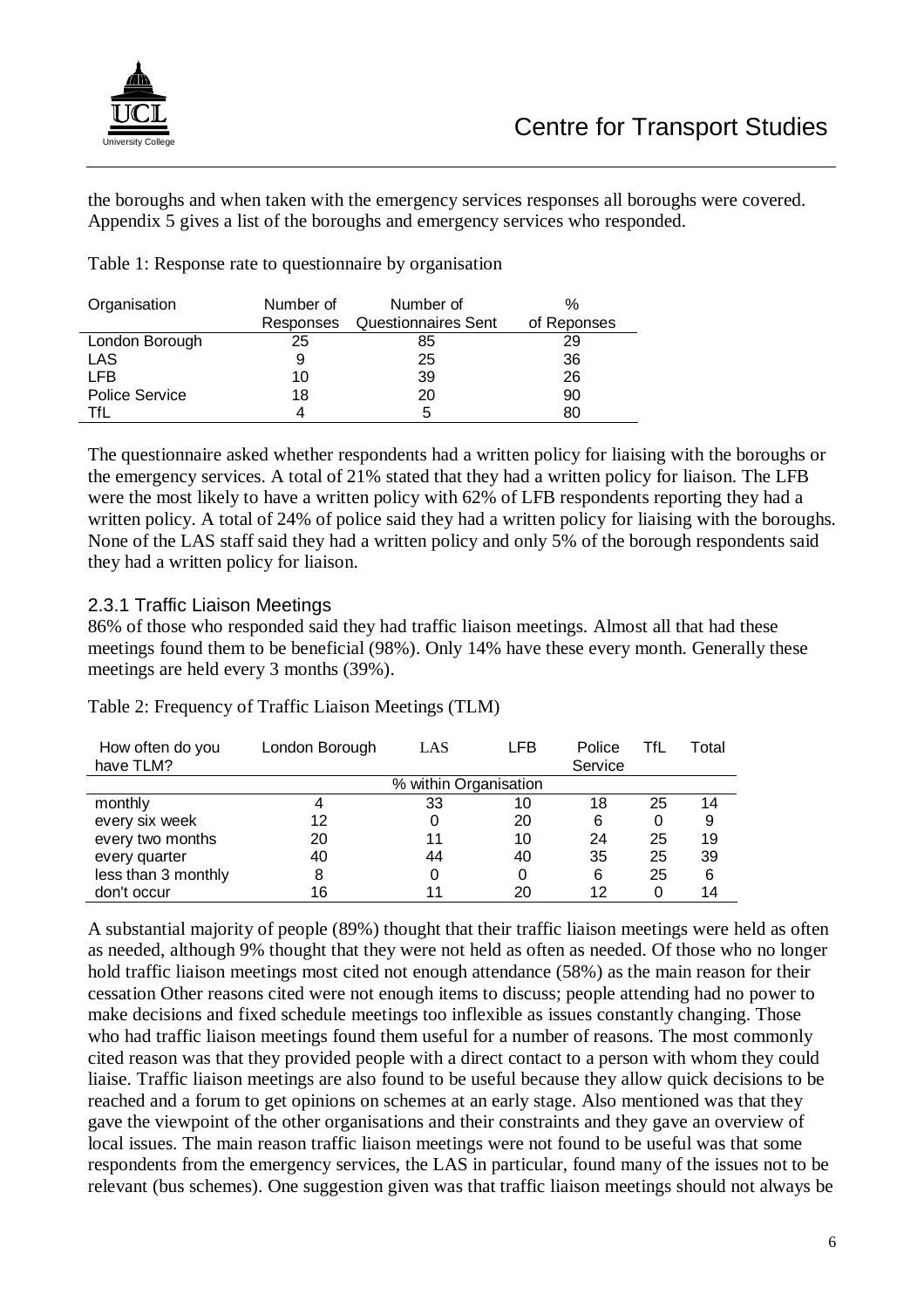

held at the local council but could be held at emergency service locations as well on a rotating schedule.

Table 3: Responses to whether TLM occur often enough

|                    | London Borough | LAS                   | LFB | Police<br>Service | TfL | Total |
|--------------------|----------------|-----------------------|-----|-------------------|-----|-------|
|                    |                | % within Organisation |     |                   |     |       |
| too often          |                |                       |     |                   |     |       |
| as often as needed | 95             | 88                    | 88  | 87                | 75  | 89    |
| not often enough   |                | 13                    | 13  |                   | 25  |       |

#### 2.3.2 Emergency Service Priority Routes

Almost half (46%) of emergency services respondents said they have emergency service priority routes, 38% said they did not have them while 16% did not know. Police were the least likely to know if they had these routes. Most of the borough respondents had not received emergency service priority routes from any of the emergency services (50%) while only 29% of boroughs have copies of emergency service priority routes from some or all emergency services. Of the emergency services respondents 23% said they had given copies to boroughs, just under half of those emergency services who said they had emergency service priority routes. Most respondents felt that copies of these routes should be given to the boroughs (80% of emergency services respondents and 93% of borough respondents). A number of emergency service respondents wrote on the questionnaire that they would like to have copies of the other emergency service priority routes.

#### 2.3.3 Statutory Consultations

The response from the emergency service respondents regarding statutory consultation was largely positive. All respondents said the consultations were useful. The majority of respondents found that consultations have enough detail (82%). One response from the emergency services said they would appreciate the details of scheme consultations to include the purpose of the schemes and the advantages and disadvantages associated with it. Some written responses from the emergency services showed some problems with the detail of consultations including feeling as though schemes are already agreed upon before they reach consultation stage;

*"Many times the scheme has already been implemented or is in the process of being implemented prior to consultation notices being sent to me. It seems the councils treat the consultation process with contempt."* 

*"Some boroughs table schemes that will go before the council just to get a feel of our views. Others table schemes that are already funded and agreed by Council and are then asking our views. They always still go in regardless of objections."*

The majority of respondents said that they received consultations with enough time to comment (79%). While this proportion is high it also means that one in five consultations are not reaching their target in time. This is an example of one of the comments from one of the respondents who felt consultations were not being sent with enough time.

*"If a borough or TfL do not provide enough information at consultation… I will then ask for that information to be provided. The trouble with not being furnished with enough information at the formal consultation stage is that once that information has been provided the time limit for reply has often expired…. Early informal consultation is an important effective way of communication prior to formal consultation."*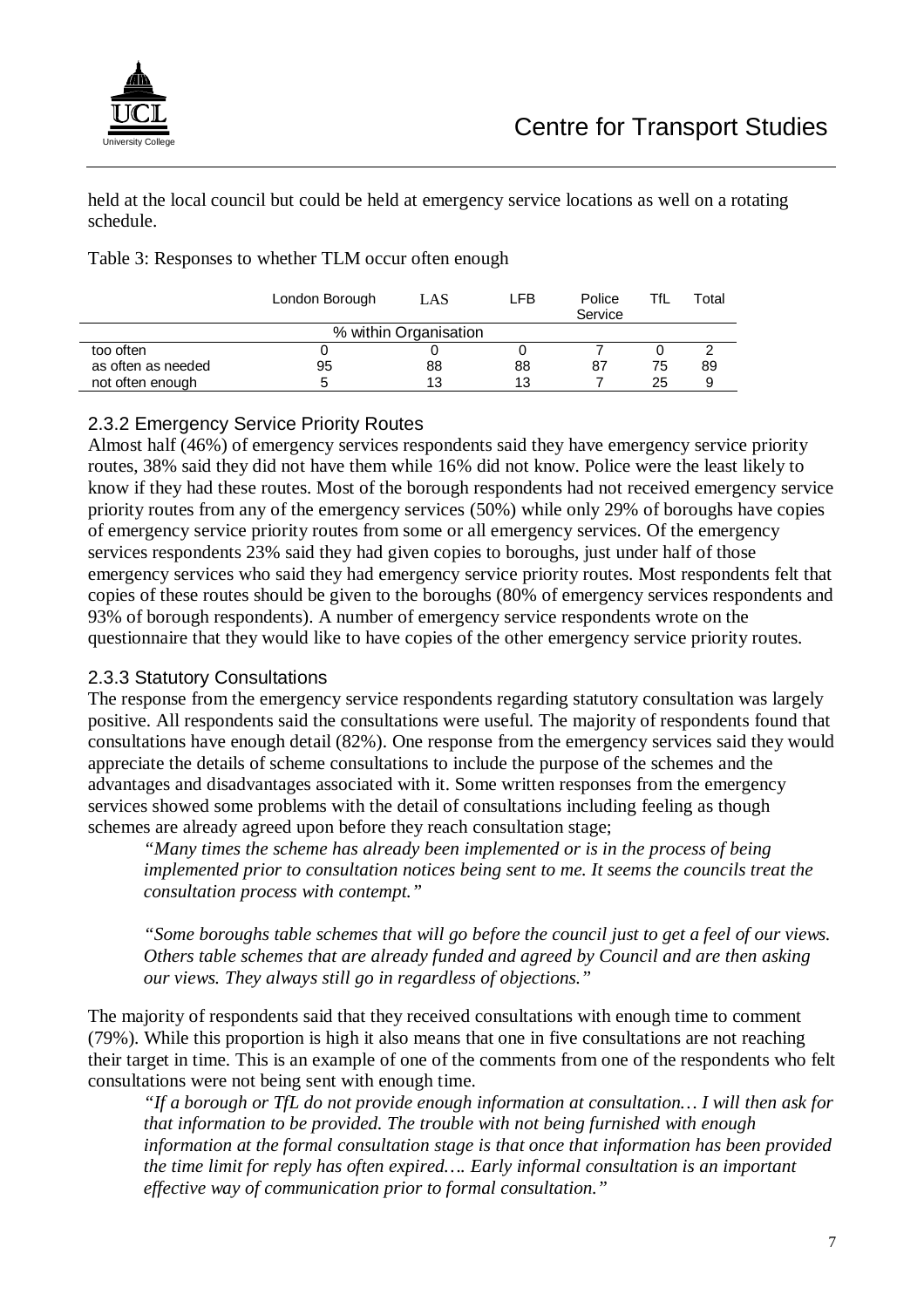

 All the respondents from the boroughs and from Transport for London said the feedback they received from these consultation notices was useful and all of those who didn't receive feedback said some would be useful. The response from the boroughs was somewhat positive; with 86% said they received some feedback, although many noted that this was not from all groups. The LAS was the main group cited as not giving feedback and the LFB was occasionally cited. The police were praised a number of times for consistently providing feedback.

#### 2.3.4 Joint Site Visits

Of the responses 58% said they had completed joint site visits. Of those who did 57% occurred when difficulties had been raised while 25% occurred on complex schemes. Of those respondents who didn't have site visits 71% of people said they would be beneficial. In written responses site visits were thought to be a good idea but the reasons for having them would need to be specific so groups only attended where it was relevant.

#### 2.3.5 Overall Effectiveness of Communication and Liaison Strategies

In general it was found that the less general communication there was the more likely people were to want more communication with the other organisations. Respondents were quite divided as to the quality of communication both in their own organisation and in the other organisation(s)

- Over half (53%) felt the other organisation(s) needed to communicate more internally.
- 51% felt their own organisation need to communicate more internally.
- 37% felt their own organisation needed to communicate more with the other organisation(s).
- 51% wanted more feedback.
- Most people felt their suggestions were being listened to (57%).
- Most respondents were satisfied with how they communicated with 54% *"agreeing"* or *"strongly agreeing*". However a substantial proportion still felt that they way they communicate needed to be improved with 43% agreeing or strongly agreeing with the statement.

One question asked was what methods of communication were used; mail, email, phone call and meetings. Answers were separated by whether all these methods were ticked or whether only some of these methods were ticked. When all methods of communication were used the more effective communication is. Respondents who used all methods were less likely to agree that there was need for improvement, less likely to agree there was need for more communication, more likely to agree there was a lot of communication, less likely to think the other organisation(s) needed to communicate more internally or externally and less likely to think the other organisation(s) should provide more feedback. These results are available in a table in Appendix 3.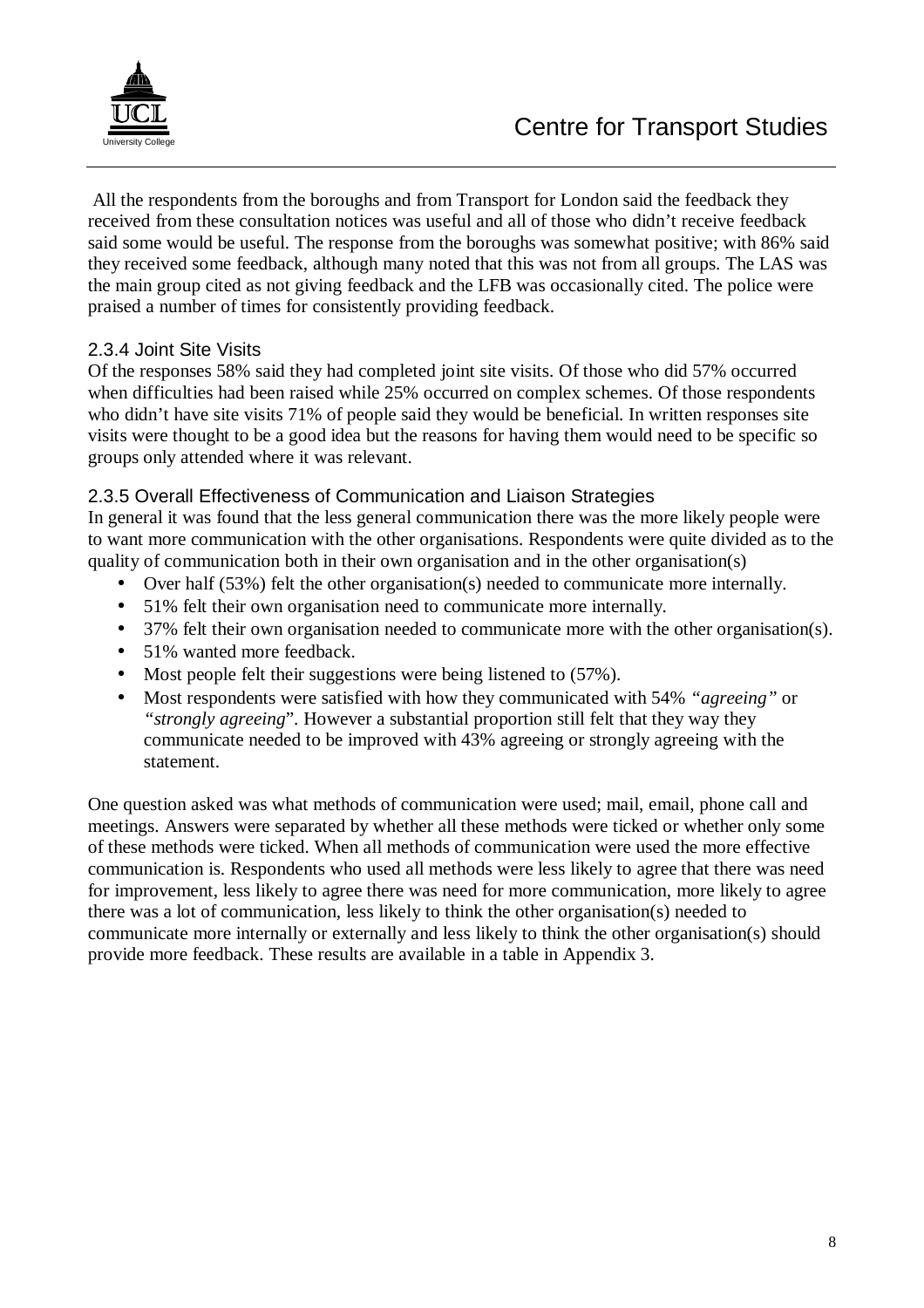

# **3. Seminar**

## **3.1 Purpose and outline of the seminar**

The purpose of the seminar was to discuss the feasibility of the draft recommendations and to redefine them so that they would be broadly accepted by those who will use them. The seminar was carried out in a combined group so that the opinions of each of the organisations involved could be heard by other members and practical solutions could reflect what all groups could achieve.

The seminar was held at University College London between 10:30 and 12:30 on Thursday  $10^{th}$ March 2005. A total of 17 people attended from a variety of areas across London and included members of all the emergency services and six different boroughs. A list of where the attendees were from is in Appendix 6.

The seminar started with an oral presentation to the group reminding them of the study objectives, its background and a brief of the results to date. Appendix 2 has a summary of the results presented at the seminar. The draft recommendations arising from the questionnaire response was given followed by a discussion on the suggested methods for liaison. The group did not raise any questions of accuracy or interpretation of the questionnaire responses.

The draft recommendations presented were:

• *An annual traffic management meeting could be held by all boroughs. This meeting should be attended by at least one representative from each emergency service. This meeting would; Let boroughs meet contacts from each service Let boroughs and emergency services know what targets they are required to make in short term* 

 *Update strategic route maps* 

 *Pass on any other information* 

- *Those ES that have strategic route networks should give boroughs a copy*
- *While boroughs are entitled to place traffic calming schemes on these roads, because they are of high importance to emergency services alternative strategies should be considered and consultation should begin at the earliest possible stage*
- *Those boroughs who have maps/plans of current traffic calming schemes/one-way streets should make these available to the emergency services*
- *Emergency services should aim to return statutory consultations with feedback*
- *Boroughs should give emergency services adequate time to comment (a time limit of how long is needed to provide notice needs to be jointly agreed)*

## **3.2 Seminar outcomes**

#### 3.2.1 Statutory Consultations

Statutory consultations were an issue for all organisations. Where personal relationships were already good no problems were mentioned. However, where no personal relationships existed a number of problems occurred. On the side of the emergency services some people found that they were not being given a suitable length of time to reply to consultation notices (i.e. receiving a consultation letter two days before a closing date) or not receiving any consultation at all. On the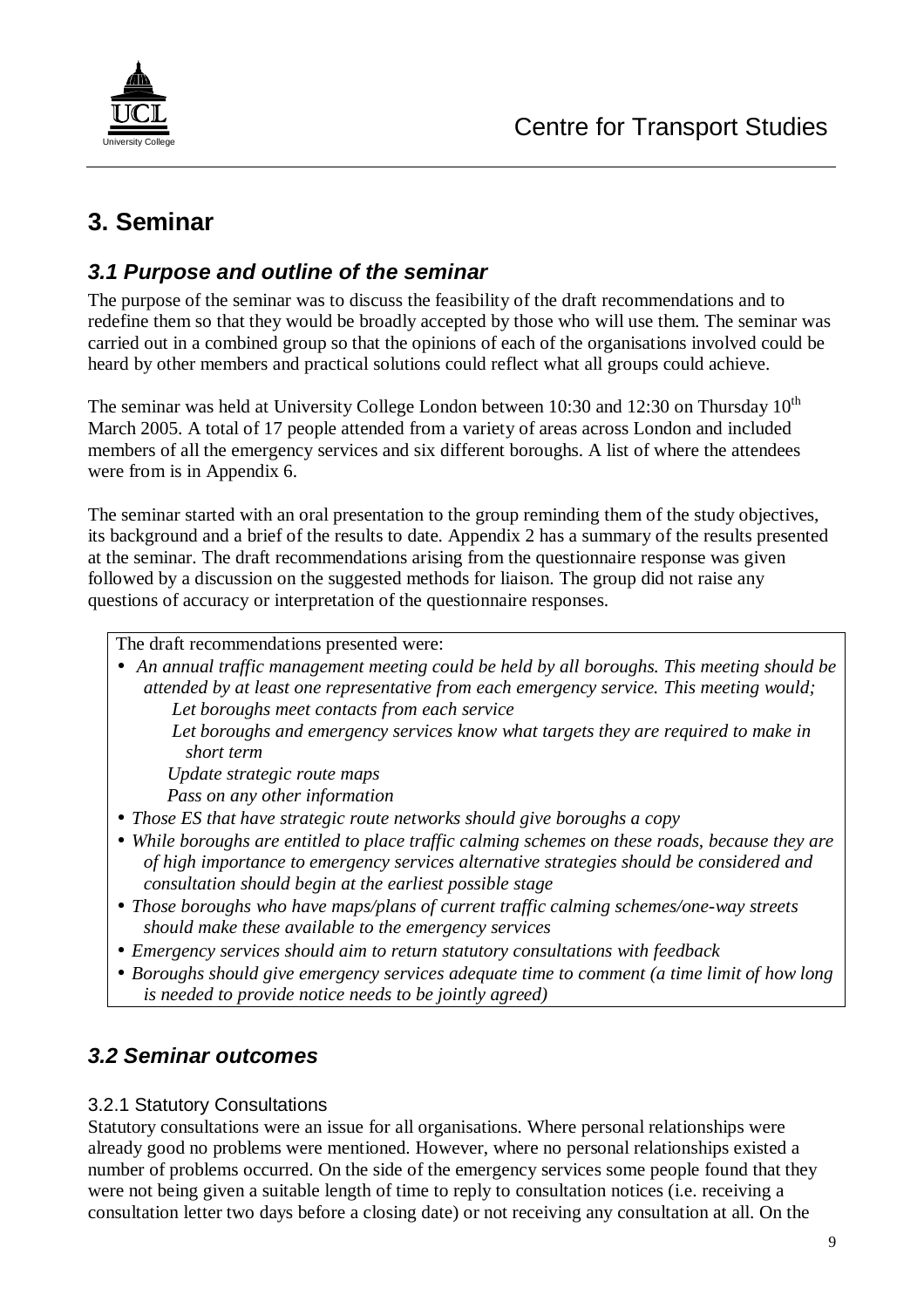

other hand boroughs said they experienced a degree of frustration where a continual standard objection to a scheme was given with no explanation and/or no alternative suggestion included. It was suggested that stock answers are given where consultation time is too short to consider each scheme on its own merits.

#### 3.2.2 Traffic Liaison Meetings

Traffic Liaison meetings had varying degrees of success in different areas. Some boroughs found these a useful aid to liaison in conjunction with other methods. They were thought to be useful to have a point of contact and to flag up issues at an early stage. Police officers said that they generally had better liaison with boroughs that held these meeting than boroughs that didn't. The LAS appreciated the importance of these meetings but expressed frustration at their length and relevancy. One borough said they were phasing out these meetings as they were too inflexible to incorporate all issues. For example, they stated that they could have a meeting on one week but need to consult the emergency services a week later where unforeseen issues had been raised. In this borough meetings were now being fixed on more short term notice on a "need to know" basis.

The conclusion was that where traffic liaison meetings are working they should be continued. Whilst each borough has different amounts of time between meetings it seems that however often they are held works. Traffic liaison meetings should not be used alone to replace all other methods but should be used as an additional method of communication. A suggestion was raised that meetings could have a concise agenda consisting of matters that are specifically relevant to the emergency services who then could be excused from remainder of meeting.

#### 3.2.3 An Annual Special Traffic Liaison Meeting

The idea of an annual special traffic liaison meeting was raised. This idea had positive feedback. Participants in the seminar were particularly keen with meeting face to face with other people, particularly in areas where there were no regular meetings. It was commented on that people should know each other if the regular traffic liaison meetings were attended. However a meeting where everybody was recommended to meet, with an agenda relevant to all, could spark better attendance for the regular meetings and better relations overall. Some boroughs produced a document with an overview of what the schemes may be included in the following year as well as time scale. The delivery of this document where it is used could coincide with an annual meeting.

#### 3.2.4 Emergency Service Priority Routes

There was some confusion (as has been in all stages of this project) as to who had these routes. The police seemed not to have these, whereas the LFB and the LAS often did. One borough approached each of the emergency services for these. They received maps from the LFB and the LAS. The police said they were happy to use the recommendations from these services rather than produce their own as they are often on the road rather than working out of a station. This borough found these maps particularly useful in helping in decide where to use traffic calming devices. The only difficulty raised with these maps was that the details changed frequently.

#### 3.2.5 Joint site visits

These had been found to be very useful in some places. It allowed organisations to see the difficulties of all sides. The issue of when these would be appropriate was raised. This type of exercise is time consuming and therefore people do not want to attend where it may not be relevant to them. It was thought that a criterion for when a site visit was need could be created. This could be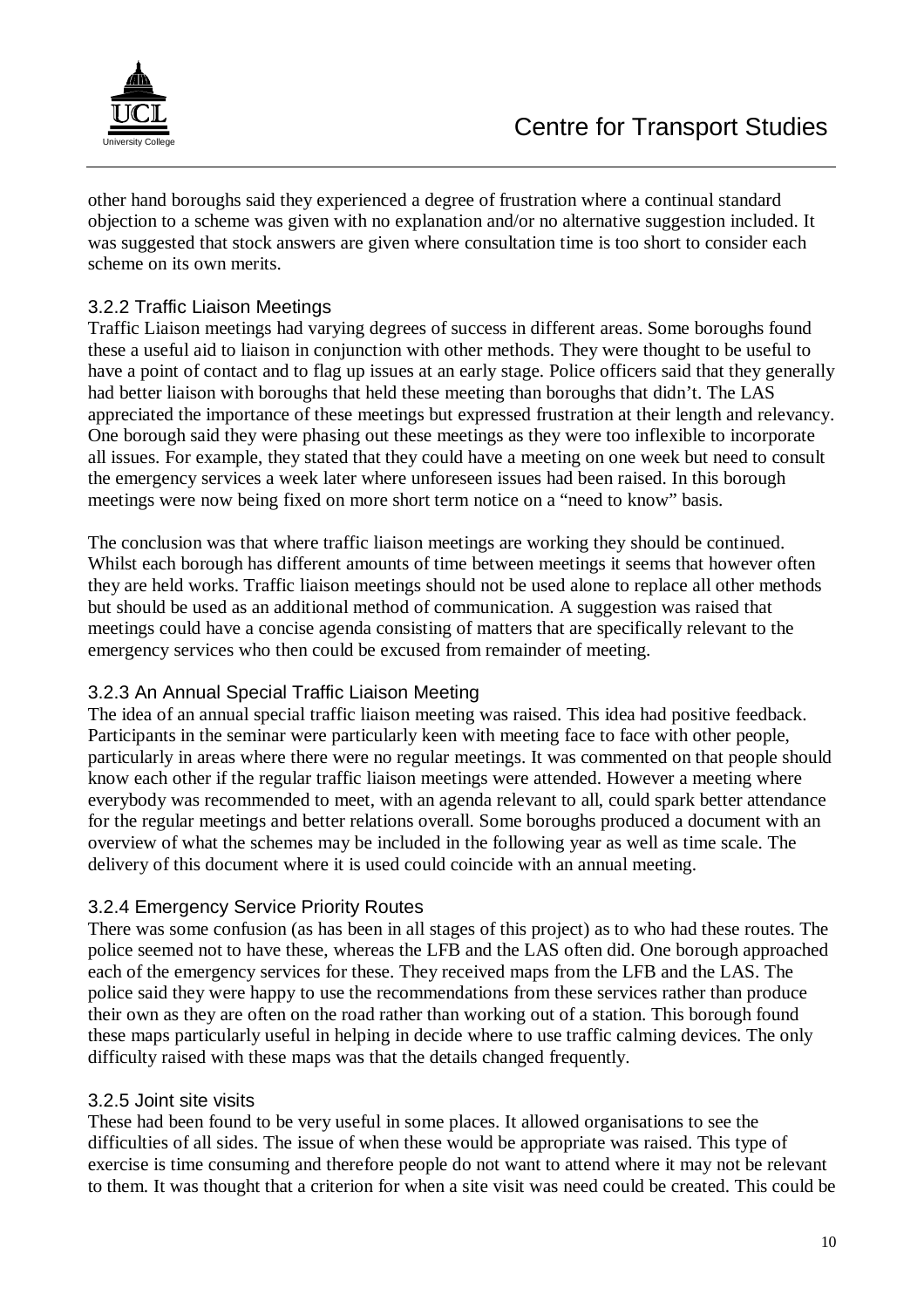

a list of when a certain number of conditions occurred, a joint site visit would be highly recommended.

#### 3.2.6 Workshops

An idea was raised that might be helpful if a workshop was held from time to time to allow borough engineers to discuss scheme types and their particular design and implementation issues with the LFB and LAS so that they are aware of the obstacles that must be overcome in order to implement new schemes.

#### 3.2.7 Relationships

Personal communication was felt to be key to creating better relationships between the boroughs and the emergency services.

The boroughs noted that they found it easier to get hold of a road safety person in another borough than to get hold of an emergency services person in their own borough. They said this was partly because of the uniformity of the personnel systems across boroughs and the differences between boroughs and each emergency service. The police were said to be the easiest to reach with LFB and LAS being harder. However, the boroughs were aware of the difficulties for the emergency services in having enough time to attend to matters outside their primary responsibilities.

The LFB representatives said that each borough should have a nominated LFB officer to talk to. Similarly an LAS representative said there should be a person from the LAS for each borough but as this was only a small part of their responsibilities it was often difficult for them to attend/respond.

People from all the organisations present felt it was easier to communicate when they had a personal contact whom they knew. This made it easier to discuss new schemes or ideas at the earliest stages and to encourage feedback on any issues. Both the boroughs and the emergency services found difficulty in finding the right person to talk to. In many cases the person whom they dealt with was merely *"a name at the top of a letter".* Once a good relationship was built across organisations it could easily deteriorate when an individual moved positions. When this occurred previously good relationships often diminished.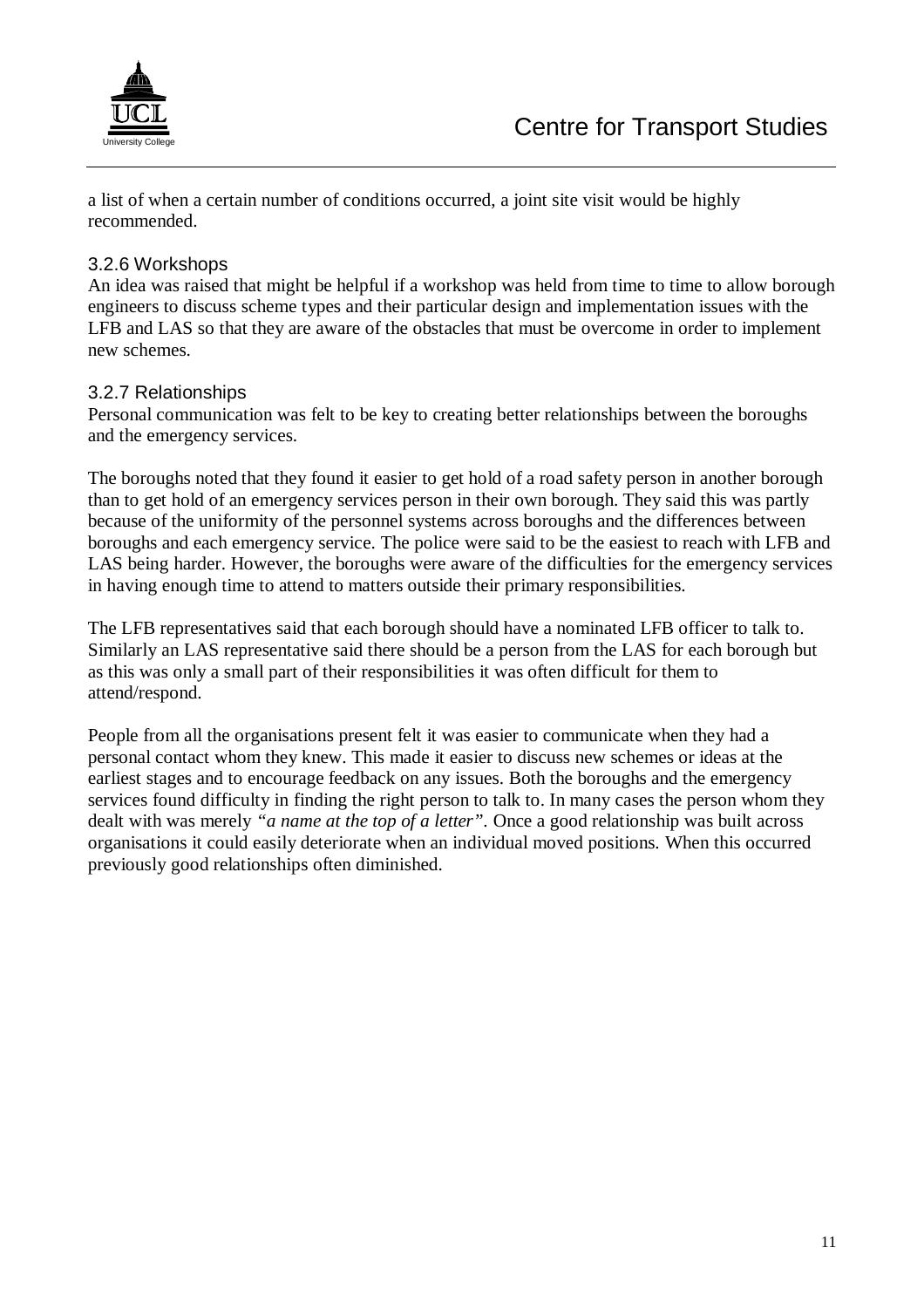

## **4. Recommendations for good practice**

The interviews, questionnaire and seminar all raised broadly similar issues regarding barriers and facilitators to more effective working. The seminar was particularly helpful in bringing issues out into the open and allowing all sides to discuss their particular problems. The recommendations presented here emanated from the wide ranging discussions at the seminar and as such should be broadly acceptable to the boroughs and emergency services across London.

There is a case for providing outside groups with information as early as is practicable. The earlier information is given out the more feedback is received, and the more likely a solution acceptable to all could be reached. The more often this occurs the more likely similarly good communication practices will occur again in the future. The more the boroughs and the emergency services communicate with each other the better the communication and the more effective their work. Where boroughs and emergency services have good relationships the methods they use should be continued. If traffic liaison meetings don't work well but other methods are used to communicate then there is no reason to force a strategy that doesn't fit the situation. These recommendations are suggestions for those who feel their communication could be improved.

## **4.1 An Annual Special Traffic Liaison Meeting**

An annual traffic management meeting could be held by all boroughs. This meeting should be attended by at least one representative from each emergency service and by both road safety officers and engineers from a borough. The meeting would not replace future normal meetings or other methods of communication but be an additional event. The purpose of the meeting would be to:

- 1. Review how liaison has been working over the past year.
- 2. Discuss any ways in which methods could be revised.
- 3. Let each of the other organisations know of any new/continuous initiatives and targets that exist for them.
- 4. Revise the frequency of the regular traffic liaison meetings.
- 5. Revise the length of time currently given for statutory consultations.
- 6. Let the boroughs and emergency services meet face-to-face with the relevant contacts they correspond with during the year.
- 7. Introduce any new people who have joined within the year.
- 8. Update strategic route maps.
- 9. Update/check contact details of people.
- 10. Pass on any other relevant information.

One of the reasons for areas with previously good communication methods going downhill is changes to staff. This happens in all organisations. At staff changeover there needs to be good handover procedures in operation so that contact lists are passed on and introductions made. Whilst an annual meeting will help new staff meet these contacts personally, changes do occur in the interim and efforts should be made to make contacts during the year.

## **4.2 Obtaining contacts**

A central resource, perhaps web based, giving out contact details for staff in each area of road safety could prove useful. Currently boroughs have websites where the public can access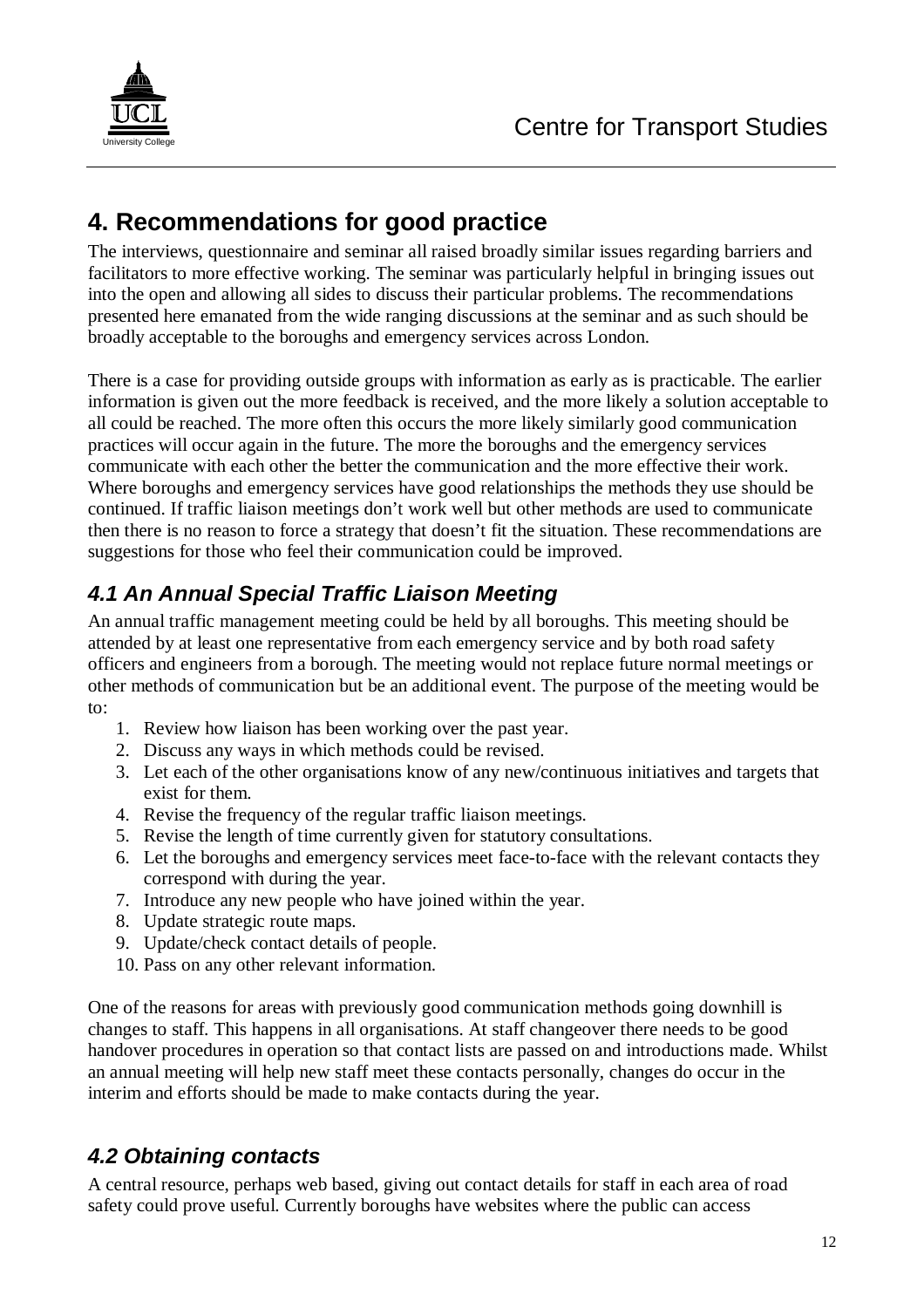

information. Some of these websites have details of contacts in each department. Other organisations have relevant websites as well. The Local Authority Road Safety Officers Association (LARSOA) lists all the road safety officers for each authority in England, Wales and Northern Ireland. The London Fire Brigade website lists all the borough commanders and their contact details. These websites are listed in Appendix 4. These details and similar lists of contacts for the police and for the LAS could be listed on a central website accessible to those from the relevant organisations. If updated regularly by all this could be an easy way of quickly finding the relevant person with whom to talk.

## **4.3 Emergency Service Priority Routes**

Those emergency services that have strategic route networks should give boroughs a copy. Boroughs are entitled to place traffic calming schemes on these roads but because they are of high importance to emergency services alternative strategies should be considered and consultation should begin at the earliest possible stage.

On the part of the boroughs, those boroughs that have maps/plans of current traffic calming schemes/one-way streets should make these available to the emergency services. Whilst it would be useful if all boroughs had such plans, it is recognised that this does take time and resources. However, where plans are not available, it would be helpful for a list be created of roads with such schemes.

## **4.4 Statutory Consultations**

Emergency services should aim to return statutory consultations with feedback. If they disagree with a scheme then reasons and alternative suggestions would be helpful. Boroughs need to give emergency services time to comment (a time limit of how long is needed to provide notice needs to be jointly agreed by each individual area). Ideally once an issue has reached formal consultation stage, the emergency services should have already been made aware of it.

## **4.5 Joint Site Visits**

Joint site visits work well where they are used. Where there is time and the resources these could be used to find solutions where schemes are particularly complex or objections to them have been raised and alternative solutions need to be found. However, a site visit is not always appropriate for all emergency services. Perhaps a list of criteria for when a site visit is needed could be created.

## **4.6 Workshops**

One of the strongest messages to come out of the study is that the relationship between the LAS at a local level and the boroughs is often poor. From information gathered at all stages of the study there still appears to be a degree of tension over traffic calming schemes. It would be helpful if this could be brought out into the open at a workshop designed so that both sides can learn more about the operational needs of the other. The workshops, suggested at the seminar, could be broadened so that the boroughs, the police, the LFB and the LAS all put forward their operational difficulties.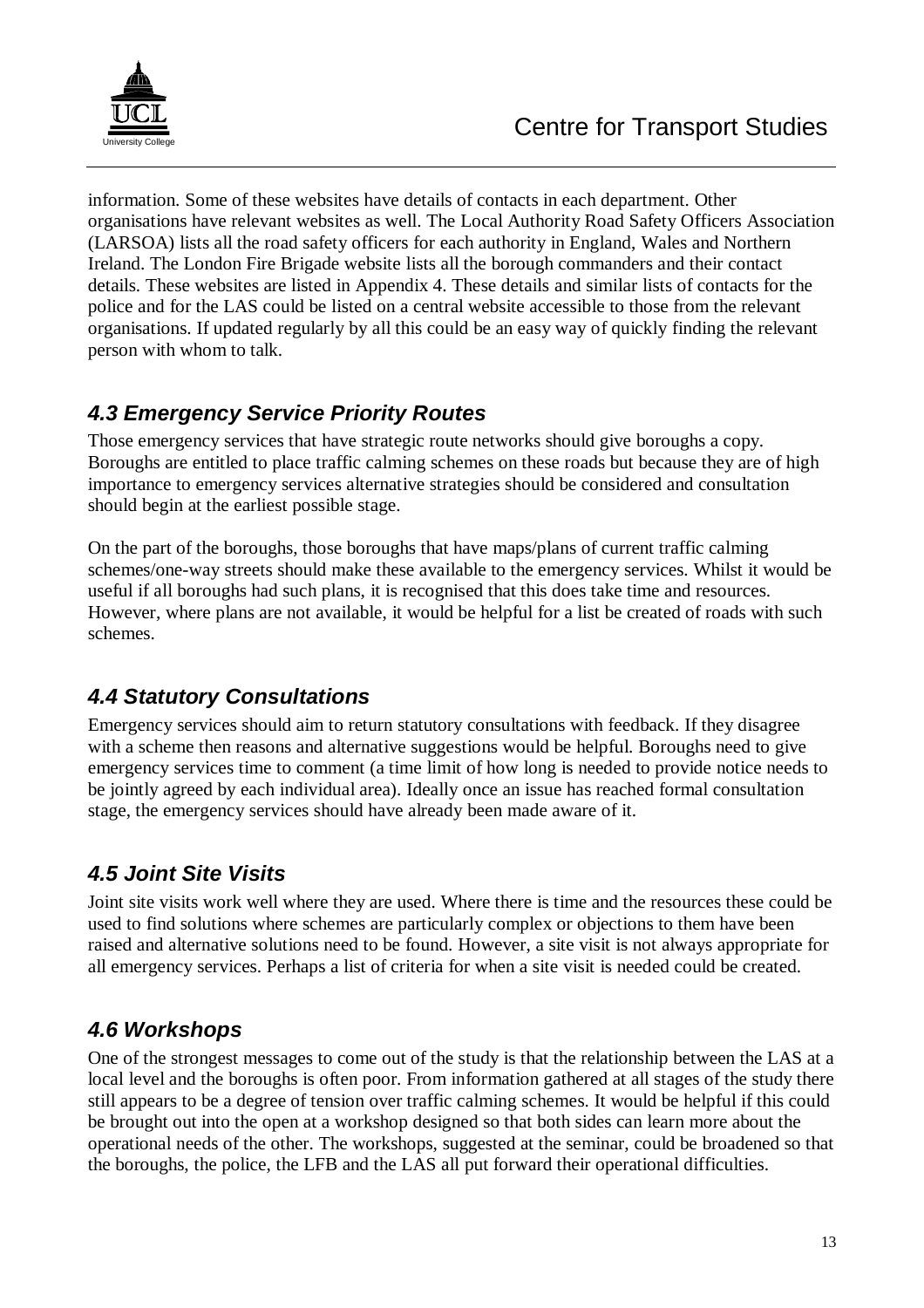

## **4.7 Personal relationships**

The key issue to emerge from the study was that of personal relationships. Many of the people consulted felt that they had more effective liaison where they knew the people they were liaising with. Rather than only have letter or email contact with a person from another organisation good liaison includes having met people on more than one occasion and being comfortable enough to contact them outside of statutory requirements and planned meetings. One of the purposes of traffic liaison meetings is to build contacts through which information can be communicated between meetings. In this manner information would reach people before formal consultation.

However, where there is already poor communication it is even more difficult to foster positive relationships. For example, if the emergency service does not receive a consultation in time to comment it could be because the borough is not sending it to the correct person and it is getting stuck on the wrong person's desk who fails to pass it on in time. This highlights how important it is for the borough to know the correct person to send the consultation to.

When communication is poor there is a tendency of each party to have a negative image of the other. This makes it more difficult to find a way to start improving communication. Perhaps people from all groups need a central contact within the different organisations to break down the barriers that contribute to the poor communication. Some groups now have a central contact person currently putting this into practice.

Therefore, one the most important facilitators to effective liaison is the creation and maintenance of personal relationships. This needs to be encouraged.

## **5. Conclusion**

This conclusion is in two parts. Firstly, it will look at the issues involved in carrying out the research. Secondly it will provide some further suggestions as to what the boroughs, the ALG, TfL and the emergency services can do to further encourage more effective liaison. It is important to note that these issues need to be raised and discussed at a top level as well as at a local level.

## **5.1 Conclusions of the research procedure**

#### **5.1.1 Contact and Awareness**

There was a lot of interest in the study from the boroughs and the emergency services. The exposure it received through the Pan London Safety Forum and the ALG helped raise its profile so that many people had already heard about the survey when they were contacted. Those that did respond were very positive and willing to help.

However, it was often very difficult to find the right person to talk to in the boroughs. We were fortunate to have a contact list which the ALG supplied. Whilst these were not necessarily the right people they should have been aware of the study by the time the questionnaires were sent out and been able to forward it to the correct person in their organisation. Contact by phone often meant having to go through four or five people before getting someone who could only "partly" help. Emails were often forwarded to people better placed to deal with the questionnaire than the contact person. However, the relevant person often did not respond. If we had such difficulties imagine how difficult it must be for the emergency services to find the right person.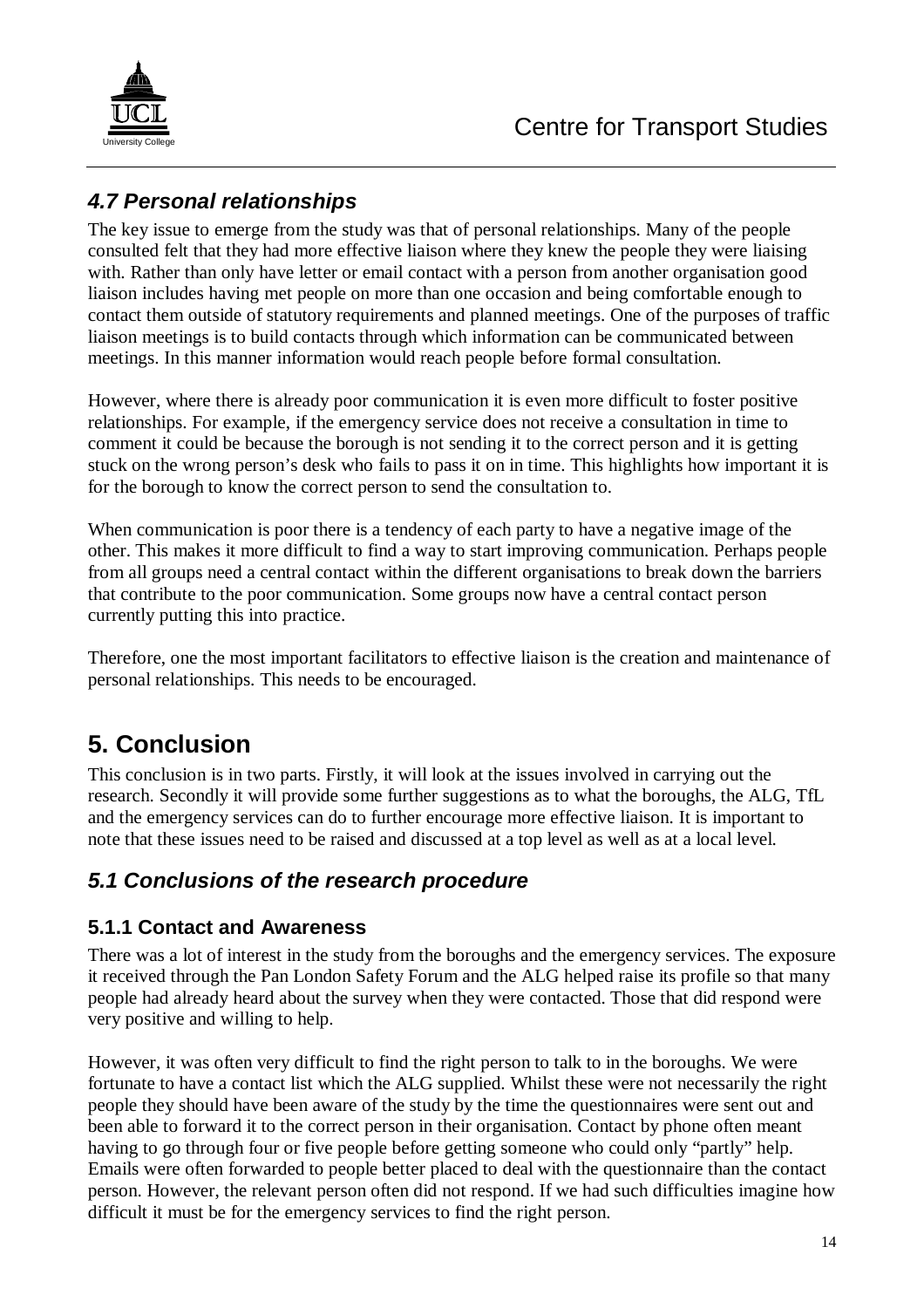

The ALG asked us to try to contact as many non-responders in the boroughs as possible. We did this by resending the questionnaire to the original contacts and the ALG also sent out reminders to the non-responding boroughs. This brought forth about six more responses. Once the nonresponders had had a chance to reply to the questionnaire we started telephoning them. To do this we needed to find the telephone numbers as we only had email addresses. This was rather time consuming. Once contact was made, we went through the questionnaire on the phone. This added a further six responses. In total 85 questionnaires were sent to the boroughs and by all methods, a total of 23 responses were obtained from the boroughs. This means that 9 boroughs did not respond at all and one responded after the analysis was complete.

The police were very easy to liaise with. The ALG gave us the two main contacts and both these people knew of the study beforehand. One of these arranged interviews, seminar attendance and questionnaire administration to all relevant officers. This was the reason that the response rate among the police was so high (20 questionnaires sent out and 18 replies received). The police place a lot of importance on traffic and safety matters and institutionally are well organised with respect to liaison with the boroughs. Although most dealings were through the two main contacts, some other officers who were aware of the study contacted us with additional information.

The ALG provided a contact for the London Ambulance Service (LAS). This contact sent the questionnaire on our behalf to the relevant people within LAS. We also sent the questionnaire to our own contacts within the LAS. In total 25 questionnaires were sent off and 9 were returned.

The ALG provided the two main contacts in the London Fire Brigade (LFB). However neither contact responded to any emails sent. Therefore the reliance of contact was on cold calling. We found contact details for the borough commanders through LFB website. However, overall the response from LFB, given their lack of awareness of the study, was satisfactory (39 questionnaires were sent out 10 responses were received).

### **5.1.2 Personal Relationships**

The main point learnt from the study was just how fragile the relationships between boroughs and emergency services are as well as how vital they are to efficient function. Ensuring continued faceto-face contact is key to maintaining positive useful relationships between these two groups.

A lack of attendance at traffic liaison meetings and a lack of comment in statutory consultations were mentioned in all stages of this study. This was usually mentioned by the boroughs in relation to the emergency services, particularly with reference to the LAS, and occasionally to the LFB as well. It is thought that this lack of attendance may play a major part in the relationships between the organisations. A way needs to be found to encourage attendance and therefore closer relationships. More effort needs to be made on all sides to make and maintain relationships. Perhaps the boroughs need to think about what information they want from the emergency services and then work towards making it easy for them to provide it.

One of the most useful aspects of the study was the seminar held towards the end of the study. This enabled us to see how information about the same issue was perceived by the different organisations. It also allowed different organisations to hear the barriers and difficulties experienced by others.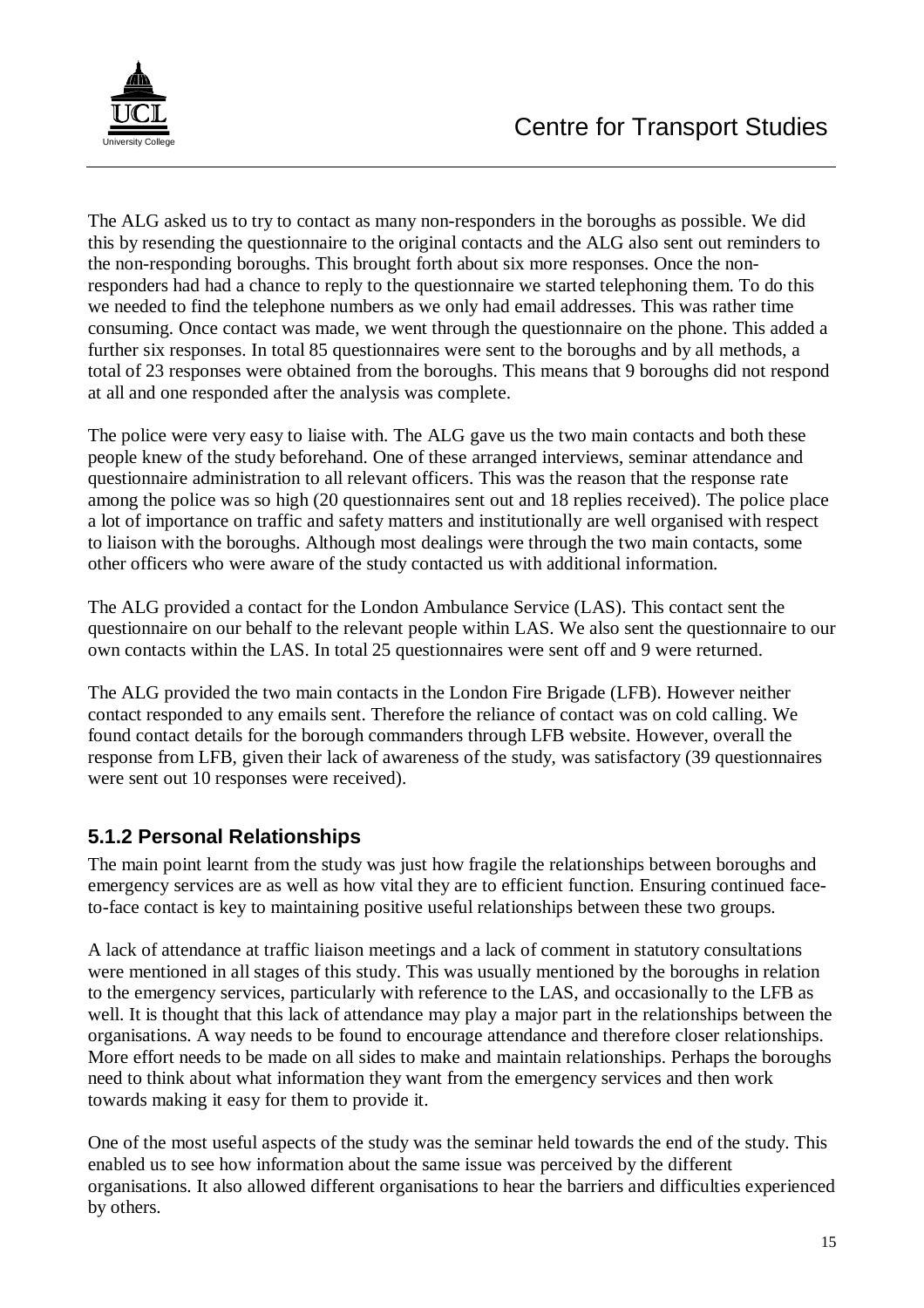

### **5.1.3 Time**

Essentially this was a big study that was packed into a small timeframe. Whilst the timing of this study was well managed the study could have yielded more in-depth information if the timescale had been longer.

The questionnaire had to be completed and returned in a short space of time. A few further replies were received after analysis had already begun. Whilst these could not be incorporated into the quantitative results their written answers were taken into account. Further time would have allowed for more responses to be received.

A larger study could produce more comprehensive results. While London boroughs are unique in the way that they are run it may have been helpful to examine the practices of local authorities outside of London. In this manner, more effective methods may have been found.

### **5.2. Further suggestions**

The seminar that was held as part of the study aimed to combine members from all groups so that opinions from all sides could be heard. This succeeded as a way of raising issues of what pressures and difficulties other groups faced in order to meet their targets. We would suggest that the ALG could organise similar styled informal workshops. The objective would be to hold 4 or 5 different workshops across London (perhaps North, South, East, West and Central) where people from boroughs and emergency services could meet and discuss what difficulties they face in the current systems and what ways they could work together to make it more effective. The purpose of such a workshop would be to reduce and diffuse tension between the groups, to encourage more open dialogue and to allow the groups to get a better understanding of the perspective of the other groups.

Good liaison between the boroughs and the LAS is vital to effective function and generally their current relationship is fragile. Currently it seems that the boroughs dictate how the emergency services communicate with them. It may be that part of the reason for the lack of satisfactory relationships with the LAS is that the LAS have not been involved in the way liaison is organised between themselves and the boroughs. The LAS needs to be encouraged to take a bigger role in deciding how it would be best for them to communicate with the boroughs. The ALG could ask to the LAS to suggest any changes to the way they currently communicate with the boroughs that could make liaison easier for them. In turn the ALG need to encourage the boroughs to be receptive to such suggestions.

## **6. References**

Capita Symonds (2004). Assessing the casualty reduction performance of local highway authorities. Road Safety Research Report No. 53. Department for Transport. September 2004

Featherstone, J. (2004). London's got the hump. A scrutiny on the impact of speed humps on Londoners' lives. Transport for London.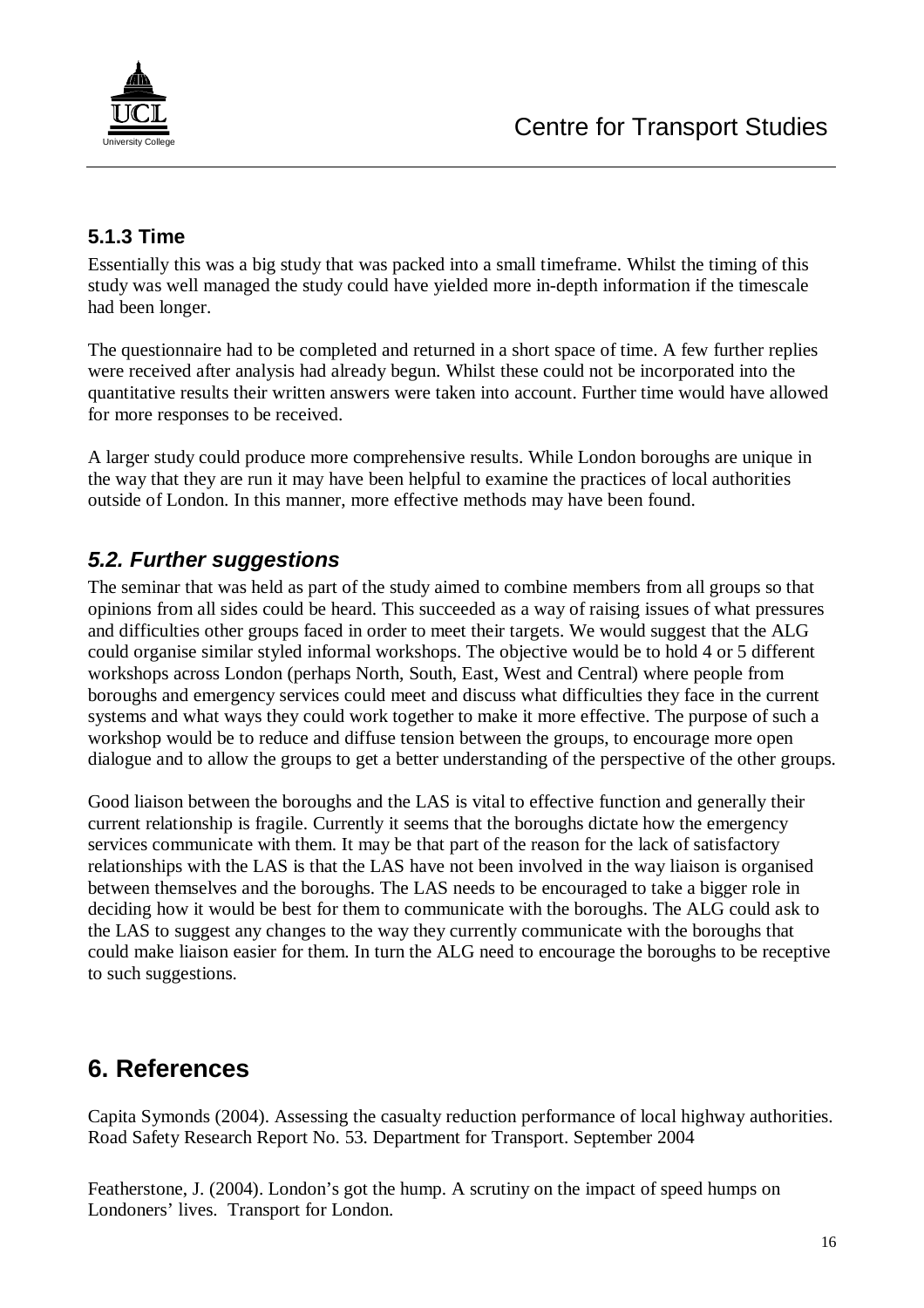

Shawcross, V. and Knight, K. (2005). The Draft London Safety Plan. LEFPA, London

## **7. Acknowledgements**

The study team would like to acknowledge the time, effort and interest of all those who agreed to be interviewed, attend the seminar and respond to the questionnaire. We would also like to thank Damian Price and Marisa Ker of the ALG for their help, interest and support.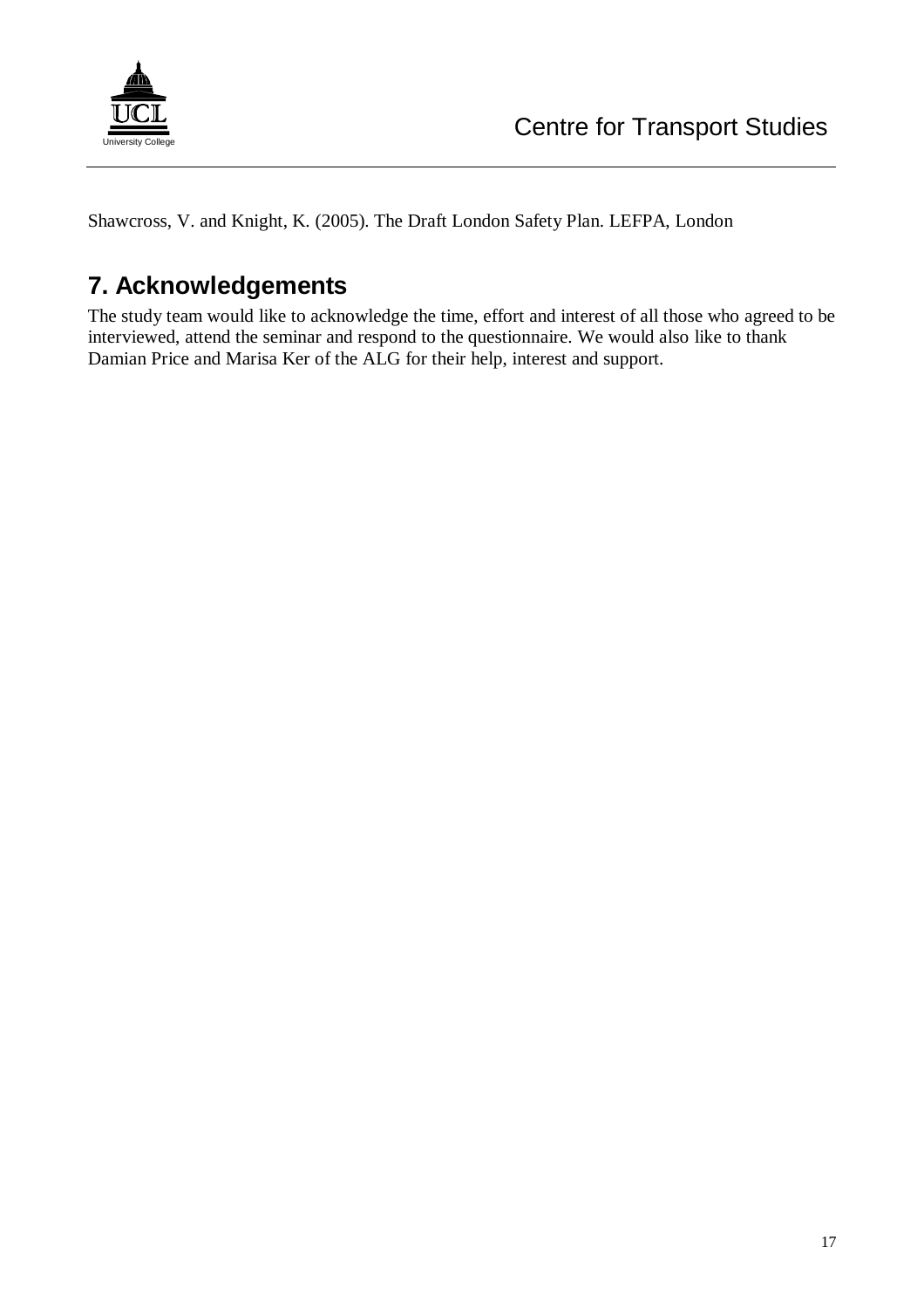

## Appendices

# **Appendix 1: Questionnaire Borough Liaison with Emergency Services**

This is a questionnaire looking at the communication and liaison strategies between individual London boroughs and Emergency Services on road safety issues is part of a project by the Association of London Governments in conjunction with the Centre for Transport Studies, University College London.

The aim of the research project is to find better ways for boroughs and emergency services to work together, and it is not seeking to apportion blame to any party.

This questionnaire is for people whose job it is to liaise on road safety issues. The questionnaire looks at what makes the communication process between the groups difficult or easy. This will help us to contribute to making communication between local boroughs, police, ambulance, fire and other groups interested in local road safety more effective.

We have asked which borough you work for or liaise with. This is so that we know how wide a response we receive and so we can compare similar boroughs. However you will not be personally identifiable. Please do not put your name on this form.

Please return this questionnaire using the stamped self addressed envelope enclosed.

Thank you in advance for participating in this questionnaire. If you have any questions or enquiries please contact Roselle on: 020 7679 1597 or roselle@transport.ucl.ac.uk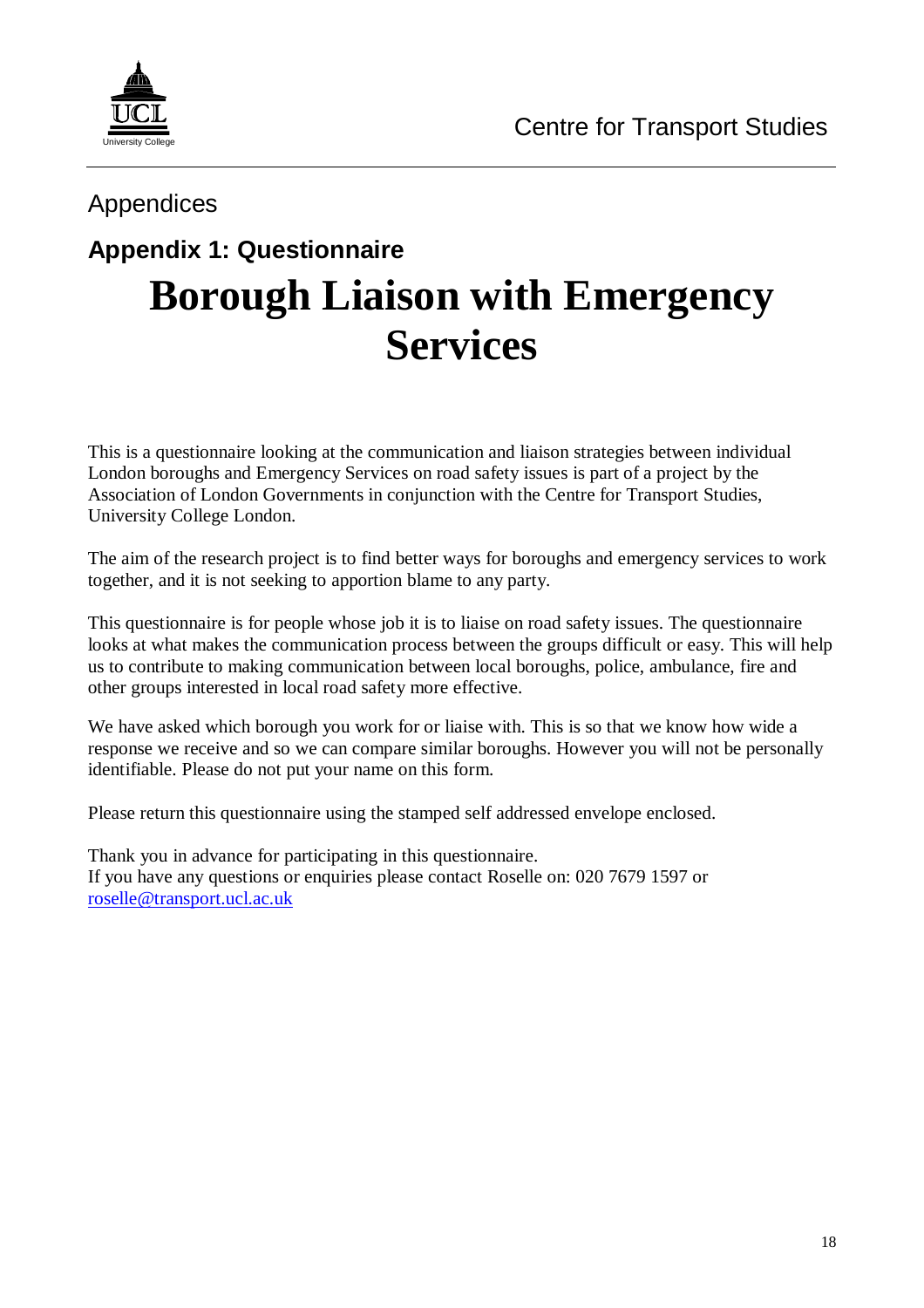

## **Section 1. General Information**

**1.** Do you work for:

| $\Box$ London borough | $\Box$ Ambulance Service |
|-----------------------|--------------------------|
| $\Box$ Fire Service   | $\Box$ Police Service    |

| Other<br>г   |  |   |
|--------------|--|---|
| Please state |  |   |
|              |  | . |

**2.** Which London borough(s) do you work in/ with?

## **Section 2. Methods of Communication**

There are lots of different of ways to communicate with other organisations. This section asks about some of the different ways you communicate with boroughs/emergency services.

**3.** Why do you communicate with boroughs/emergency services on road safety schemes? (tick all that apply)

 $\Box$  Scheme consultations

 $\Box$  Site visits

 $\Box$  Traffic liaison meetings

One-off events

**4.** Do you have a written policy for liaising with local council/emergency services?

 $\Box$  Yes  $\Box$  No

(please specify)

**5.** What is your preferred method of communicating?

 $\Box$  Email  $\Box$  Meeting

| Е<br>$n \alpha r$ | $\mathbf{L}$<br>Please state |  |
|-------------------|------------------------------|--|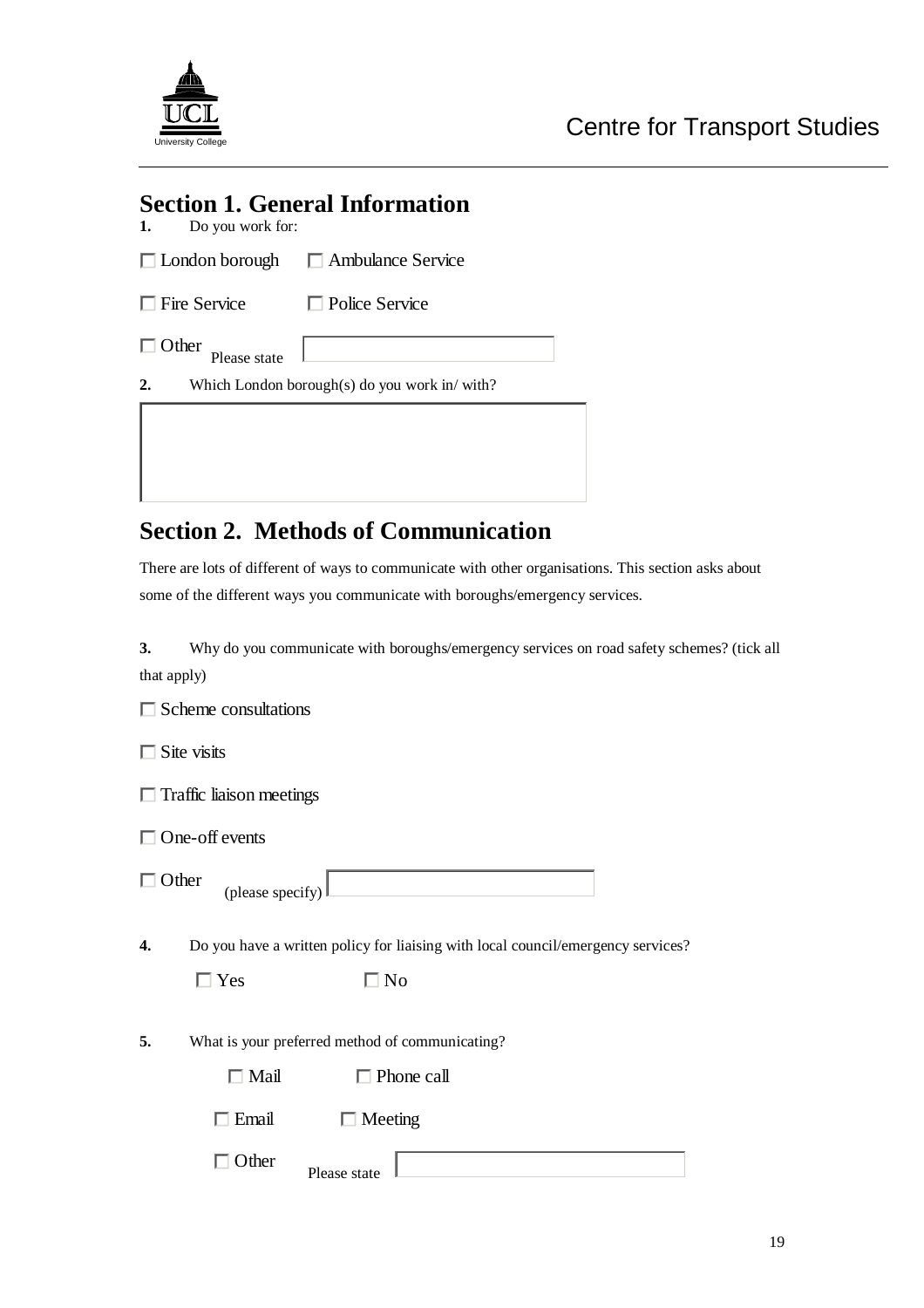

| 6. | How often do you communicate with someone from your local council or the |
|----|--------------------------------------------------------------------------|
|    | emergency services on road safety issues? Tick which fits best           |

 $\Box$  Daily  $\Box$  Twice weekly

 $\Box$  Weekly □ Monthly

□ Never

#### **Statutory Requirements**

By law, boroughs are required to consult the emergency services on road safety schemes that are to be implemented. This section looks at how this consultation works.

If you work for the emergency services, please answer questions 7 to 11. If you work for a borough please answer questions 12 to 16.

**7.** Are the consultation notices useful?

 $\Box$  Yes  $\Box$  No

**8.** What details do the consultation notices provide?

**9.** Do the consultation notices provide enough detail?  $\Box$  Yes  $\Box$  No

**10.** If no, what details would you like the consultation notices to provide?

**11.** Are the consultation notices delivered with enough time for you to provide comment?  $\Box$  Yes  $\Box$  No

| 12. |            | Do you get feedback from the emergency services? |  |  |
|-----|------------|--------------------------------------------------|--|--|
|     | $\Box$ Yes | $\Box$ No                                        |  |  |

**13.** If you get any feedback, is it useful?  $\Box$  Yes  $\Box$  No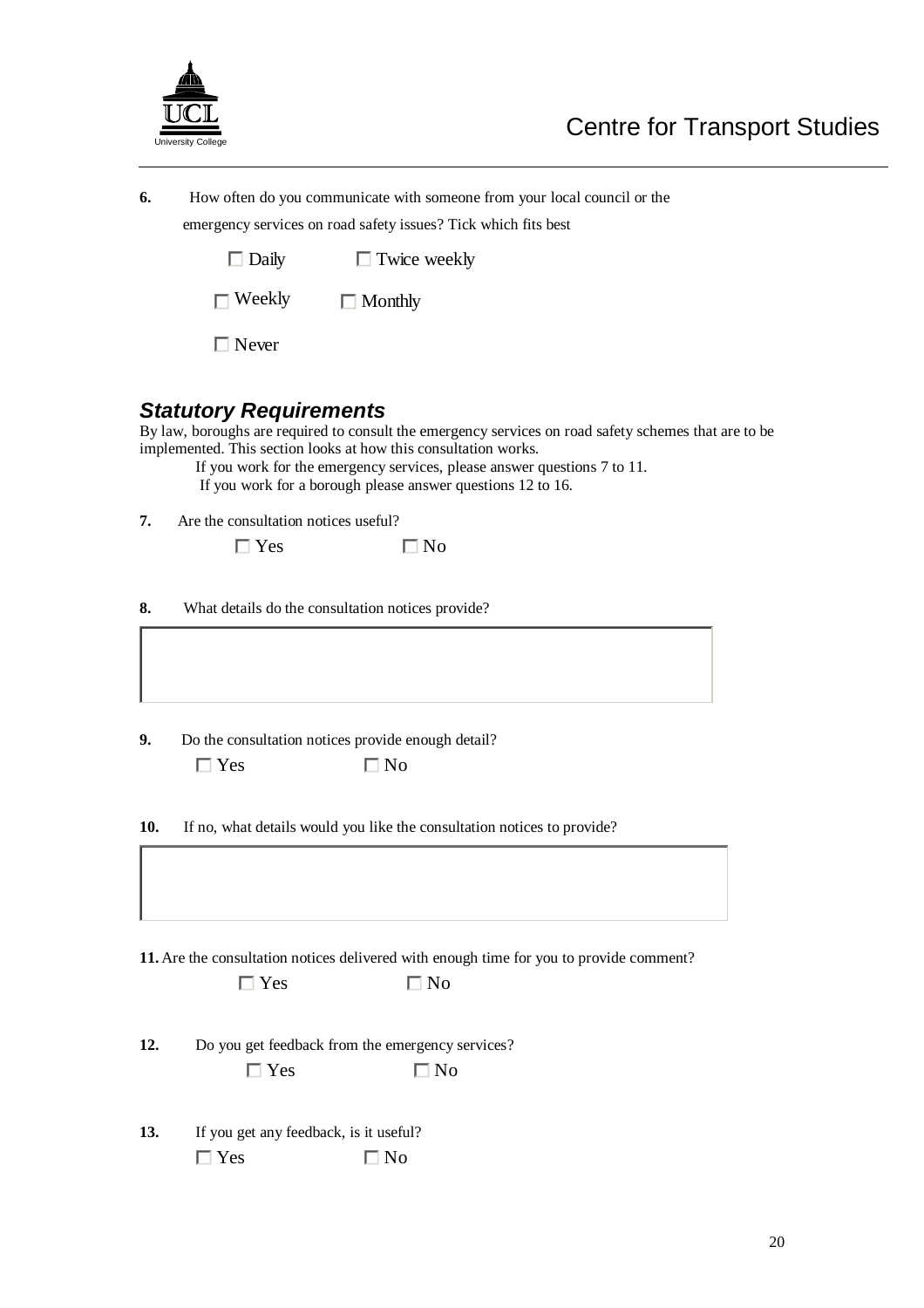

| 14. | If yes, what sort of feedback do you get? |  |
|-----|-------------------------------------------|--|
|     |                                           |  |

**15.**If you don't get any feedback, would some be useful?

| Yes | $\Box$ No |
|-----|-----------|
|     |           |

| 16. | If yes, what sort of feedback would you like and why? |  |
|-----|-------------------------------------------------------|--|
|-----|-------------------------------------------------------|--|

#### **Traffic Liaison Meetings**

Some boroughs hold traffic liaison meetings about traffic issues that they invite the emergency services and other relevant organisations to attend.

**17.** If you hold or attend a traffic liaison meeting how often do they occur?

| $\Box$ Monthly                               | $\Box$ Every six weeks                                                                                                 |
|----------------------------------------------|------------------------------------------------------------------------------------------------------------------------|
| $\Box$ Every two months $\Box$ Every quarter |                                                                                                                        |
| $\Box$ Less than every 3 months              |                                                                                                                        |
| 18.<br>$\Box$ Too often                      | If you hold or attend a traffic liaison meeting do they occur?<br>$\Box$ As often as is needed $\Box$ Not often enough |
| services on road safety issues?              | 19. If you hold or attend a traffic liaison meeting does it help in liaising with local borough/emergency              |
| $\Box$ Yes                                   | $\Box$ No                                                                                                              |
| <b>20.</b><br>happen?                        | If you held or attended traffic liaison meetings in the past but they have ceased, why did this                        |

 $\Box$  Not enough attendance  $\Box$  Not enough items to discuss

□ Other reason Please state: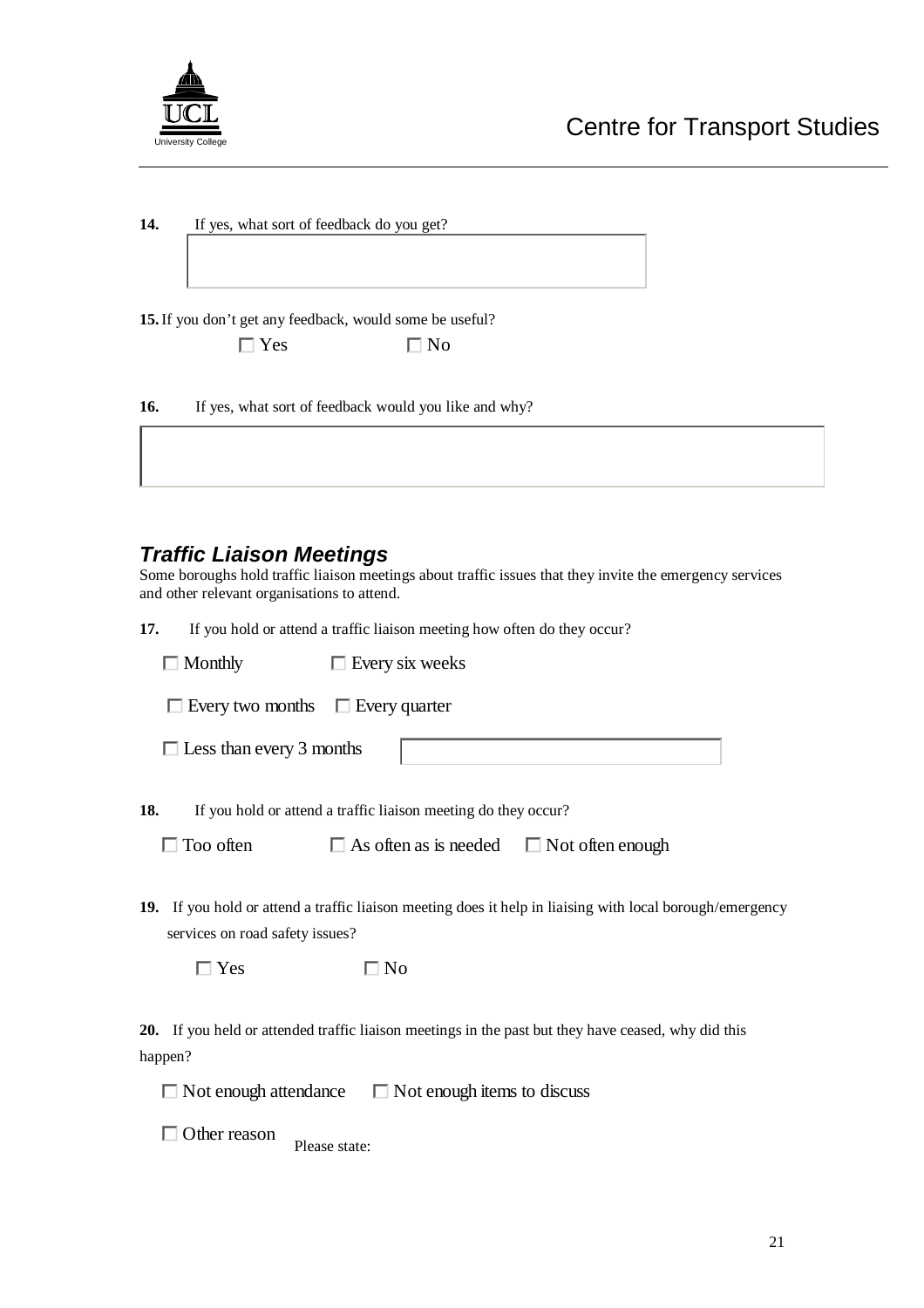

**21.** If you have or have had traffic liaison meetings how were they useful/not useful? Why?

### **Emergency Service Priority Routes**

Some emergency services have fixed strategic routes through areas in order to reach their destinations. This is a road hierarchy of main roads, local distributor roads and access from service base stations to all parts of a town.

If you work for the emergency services please answer questions 22 to 24.

If you work for a London borough please answer questions 25 and 26.

|     | 22. Do you have emergency service priority routes?        |             |                                                                                               |  |
|-----|-----------------------------------------------------------|-------------|-----------------------------------------------------------------------------------------------|--|
|     | $\Box$ Yes                                                | $\Box$ No   | $\Box$ Don't know                                                                             |  |
|     |                                                           |             |                                                                                               |  |
| 23. | If yes, do your corresponding local councils have a copy? |             |                                                                                               |  |
|     | $\Box$ Yes                                                | $\Box$ No   | Don't know                                                                                    |  |
|     |                                                           |             |                                                                                               |  |
| 24. |                                                           |             | Is it beneficial/would it be beneficial for your corresponding local councils to have a copy? |  |
|     | $\Box$ Yes                                                | $\Box$ No   | Don't know                                                                                    |  |
|     |                                                           |             |                                                                                               |  |
| 25. |                                                           |             | Do you have copies of emergency service priority routes from:                                 |  |
|     | Ambulance                                                 | $\Box$ Fire | $\Box$ Police                                                                                 |  |
|     | Don't know                                                | None        |                                                                                               |  |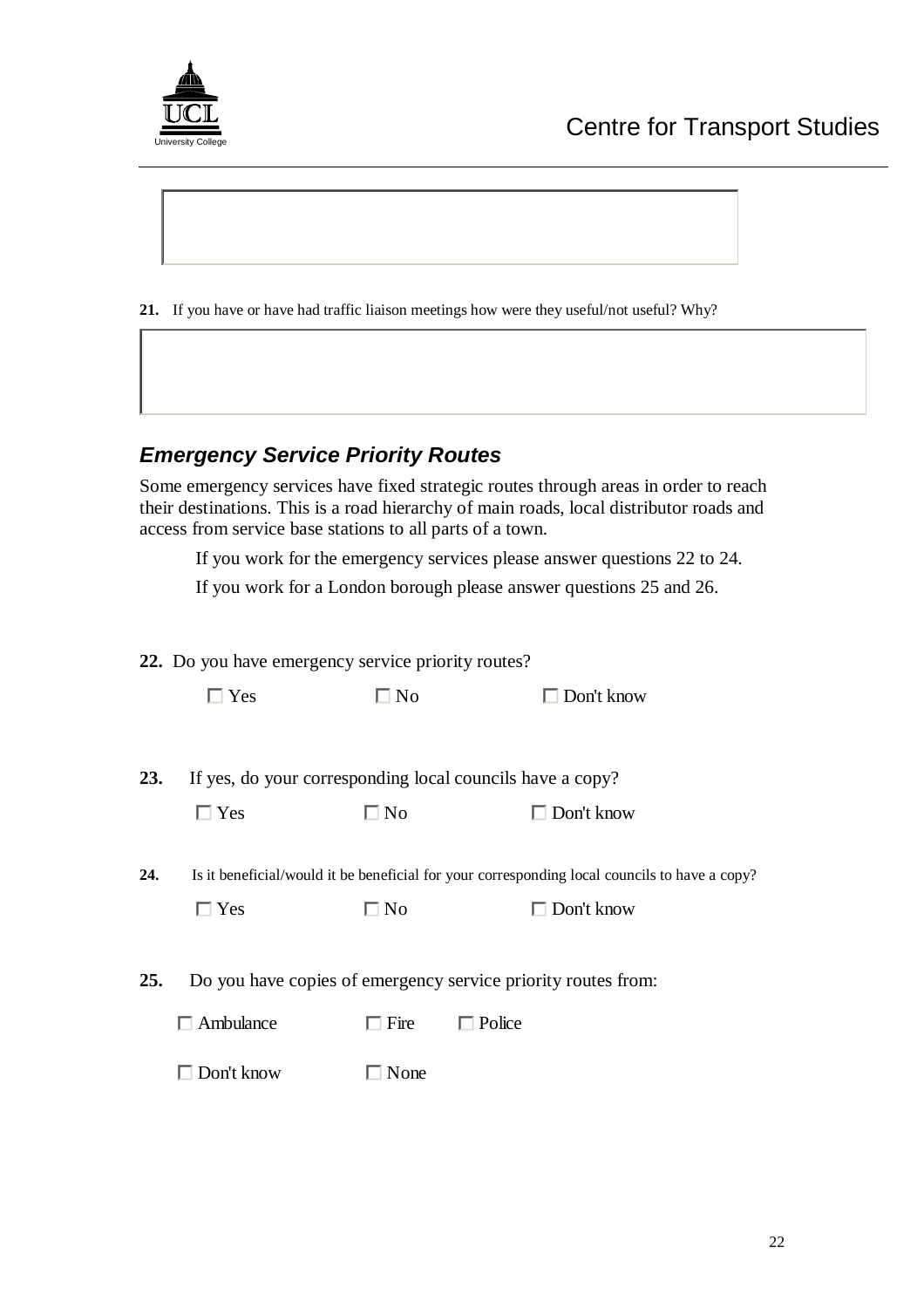

**26.** Is it beneficial/would it be beneficial to have a copy of emergency service priority routes from:

|                  | $\Box$ Fire $\Box$ Police |  |
|------------------|---------------------------|--|
| $\Box$ Ambulance |                           |  |
|                  |                           |  |

Don't know

# □ None

### **Site Visits**

**27.** Have you ever had joint visits to sites where schemes are being proposed?

| $\Box$ Yes | $\Box$ Don't know |
|------------|-------------------|
| $\Box$ No  | $\Box$ No schemes |

**28.** If yes, when do these occur?

□ On every scheme

□ On conplex schemes

□ On schemes where a difficulty has been raised

□ Other

**29.** If you answered no to question 27 would joint site visits be useful?

 $\Box$  Yes  $\Box$  No  $\Box$  Don't know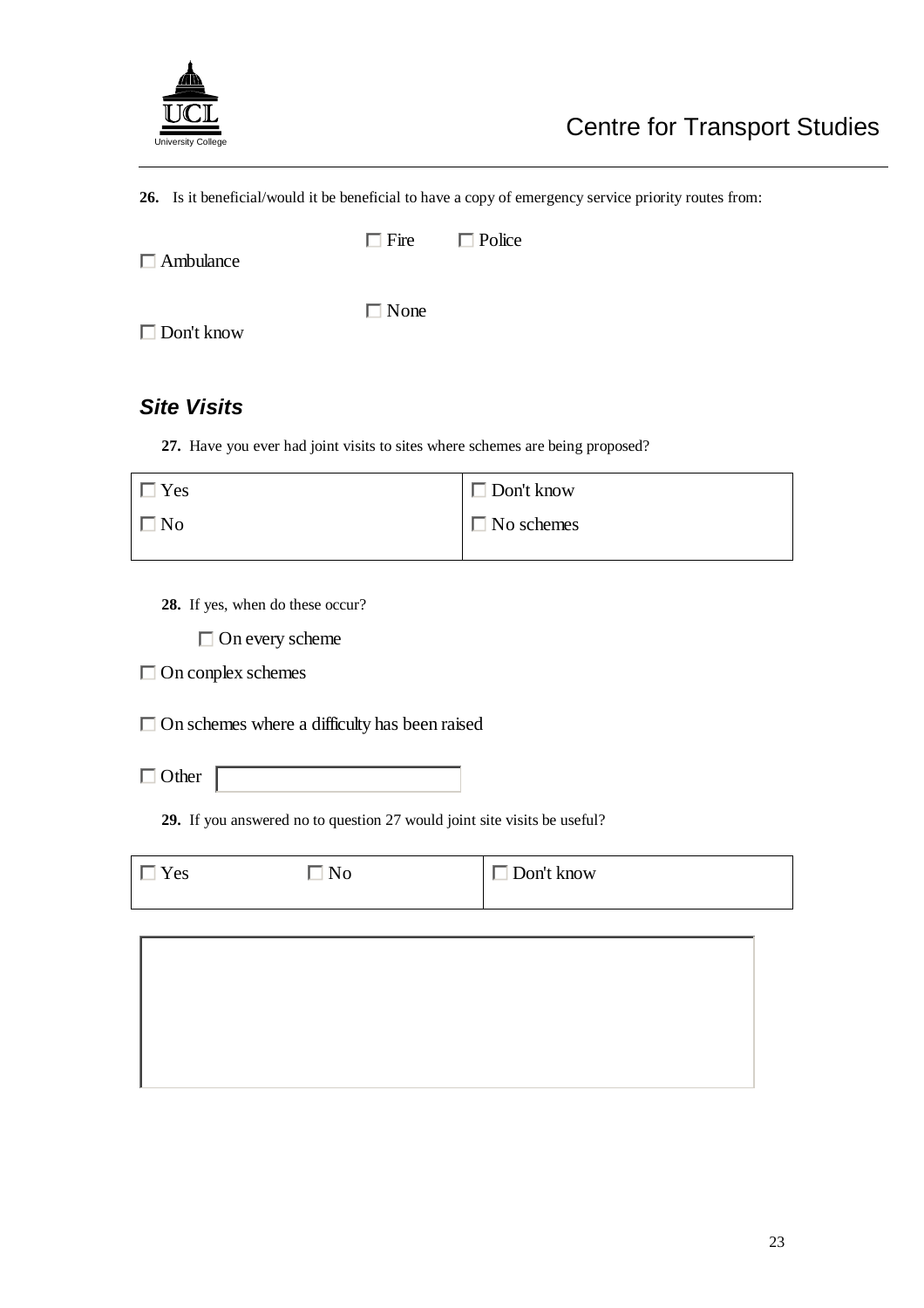

 $\overline{1}$ 

## **Section 3. Effectiveness**

Please think about the day-to-day communication you have with your local council or with the emergency services. Please circle the number that is most appropriate: Strongly agree =1, Agree = 2, Neither agree nor disagree  $=3$ , Disagree  $=4$ , Strongly disagree  $=5$ .

|                                                                                                                         | Neitas Breezon<br>Stronger Diggerer<br>Driadece<br><b>PSSICE</b><br>ISE ONLY TON |
|-------------------------------------------------------------------------------------------------------------------------|----------------------------------------------------------------------------------|
| 30. The way we communicate needs to be improved                                                                         | $\overline{2}$<br>3<br>1<br>4<br>$5^{\square}$                                   |
| 31. The amount of communication needs to be increased                                                                   | $\overline{3}$<br>$\overline{2}$<br>$\overline{4}$<br>1<br>$5\Box$<br>г          |
| 32. The other organisation(s) need to communicate more within<br>themselves                                             | $\overline{c}$<br>3<br>$\overline{4}$<br>$\mathbf{1}$<br>$5\Box$                 |
| 33. The other organisation(s) need to communicate more with us                                                          | $\overline{2}$<br>3<br>1<br>$5\Box$<br>$\overline{4}$                            |
| 34. There is a lot of communication                                                                                     | $\overline{2}$<br>3<br>$5\Box$<br>$\mathbf{1}$<br>$\overline{4}$                 |
| 35. Suggestions we make are taken into consideration                                                                    | $\overline{c}$<br>3<br>1<br>$\overline{4}$<br>$5\Box$<br>г<br>г                  |
| 36. I think the methods used for communication we are currently<br>using need to be revised                             | $\overline{2}$<br>$\overline{3}$<br>$\mathbf{1}$<br>$\overline{4}$<br>$5\Box$    |
| 37. I am satisfied with how we communicate                                                                              | $\overline{2}$<br>3<br>$\mathbf{1}$<br>$\overline{4}$<br>$5\Box$<br>п            |
| 38. The other organisation(s) needs to give us more feedback                                                            | $\overline{c}$<br>3<br>1<br>$\overline{4}$<br>$5^{\square}$<br>Г                 |
| 39. Our organisation(s) needs to communicate more within itself                                                         | 2<br>3<br>$\mathbf{1}$<br>$\overline{4}$<br>$5^{\square}$                        |
| 40. Our organisation needs to communicate more with the other<br>41. organisation(s)                                    | $\overline{2}$<br>3<br>$\mathbf{1}$<br>$\overline{4}$<br>$5^{\square}$           |
| 42. I think the communication and liaison strategies we have with<br>the local council/emergency services are effective | $\overline{2}$<br>3<br>$\mathbf{1}$<br>$\overline{4}$<br>$5\Box$                 |

#### **Finally,**

**43.** Is there a method of communication that does or could occur between London boroughs and emergency services that has not been mentioned here and that could aid liaison?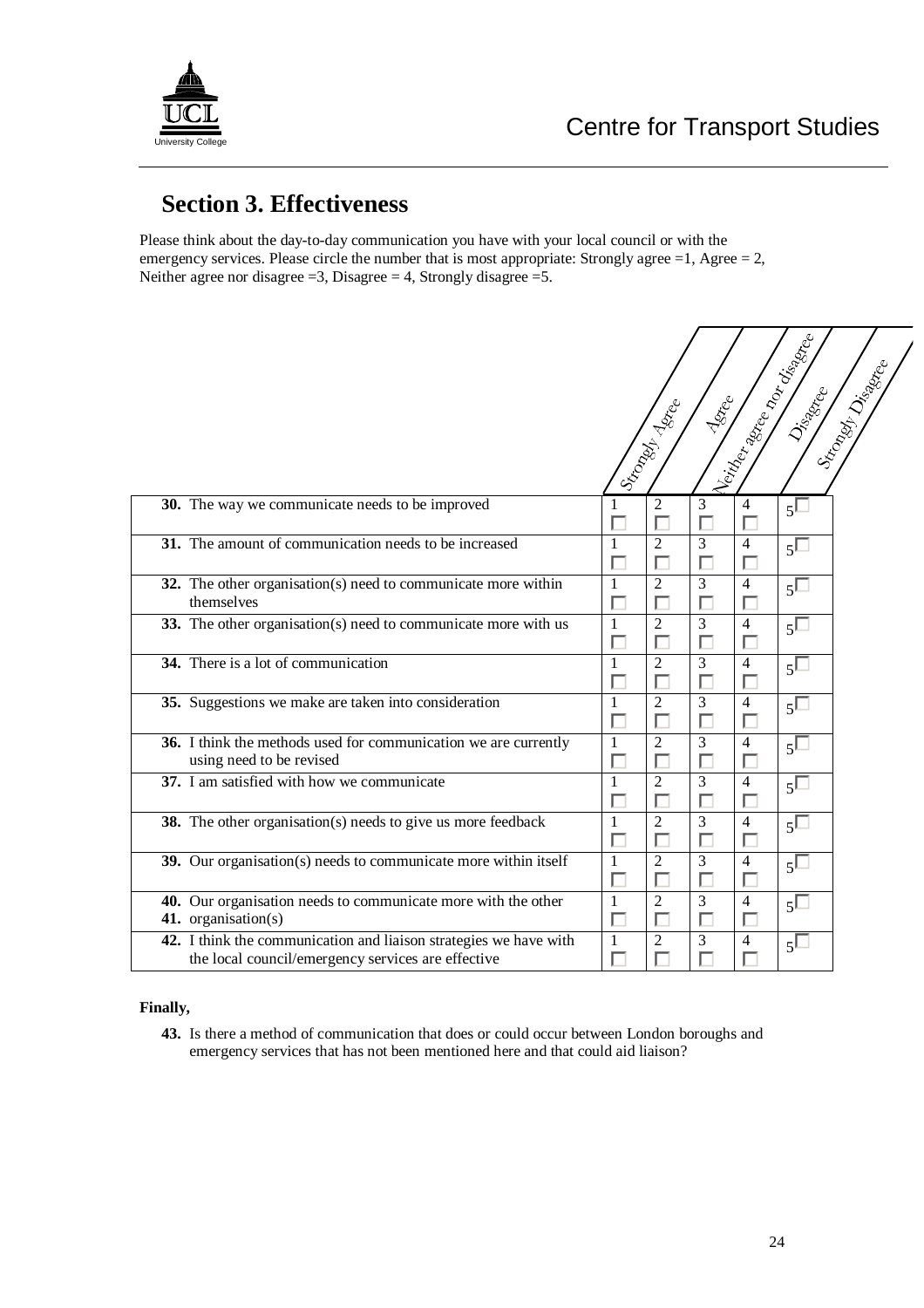

#### **Comments**

Many thanks for completing this questionnaire. If there are aspects of liaison that you think are missing from this questionnaire or you want to add further comments please use the space provided below. I would also welcome comments on how I can make this survey easier to complete.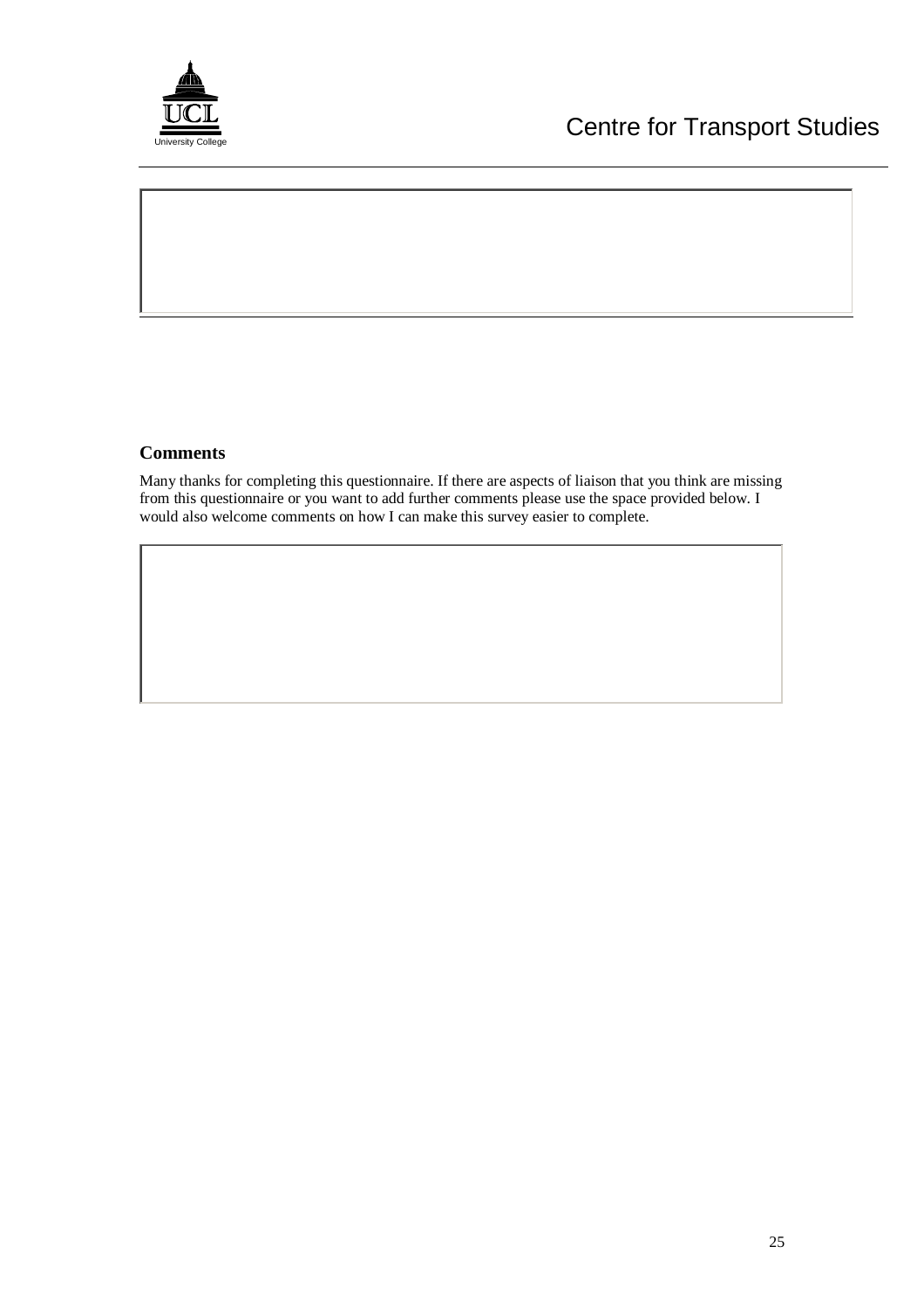

## **Appendix 2: Summary of results given at March 10th seminar**

#### Traffic Liaison Meetings

- 89% of boroughs hold TLM
- Only 15% have these every month
- Generally held every 3 months (39%)
- Reasons for no longer having TLM– not enough attendance (58%)
- 98% of people felt that their TLM were beneficial
- 89% of people thought TLM were held as often as needed
- 9% thought they TLM were not held as often as needed

#### Emergency Service Priority Routes

- 46% of Emergency service have ESPR
	- o 16% did not know if they had them
- 29% of boroughs have ESPR from some or all emergency services
	- o 50% have no ESPR
- 22% of emergency services have given copies to boroughs
- 93% of boroughs said ESPR from all services would be useful
- 80% of emergency services said it would be useful if boroughs had copies
- Emergency services want ESPR of other emergency services

#### Statutory Consultations

- Emergency service responses
	- o 100% said consultations useful
	- o 82% consultations have enough detail
	- o 79% received with enough time to comment
- Borough responses
	- o 87% said they received some feedback (not from all groups)
	- o 96% said the feedback they received was useful
	- o 100% of those who didn't get feedback said some would be useful

#### Joint Site Visits

- 58% of responses said they had completed joint site visits
	- o 57% of these held site visits when difficulties had been raised
	- o 25% of these held them on complex schemes
- 71% of people who didn't have site visits said they would be beneficial

#### General Effectiveness

- The less general communication there was the more likely people were to want more communication with the other organisations
- Most people felt their suggestions were being listened to
- 53% felt the other organisation(s) needed to communicate more internally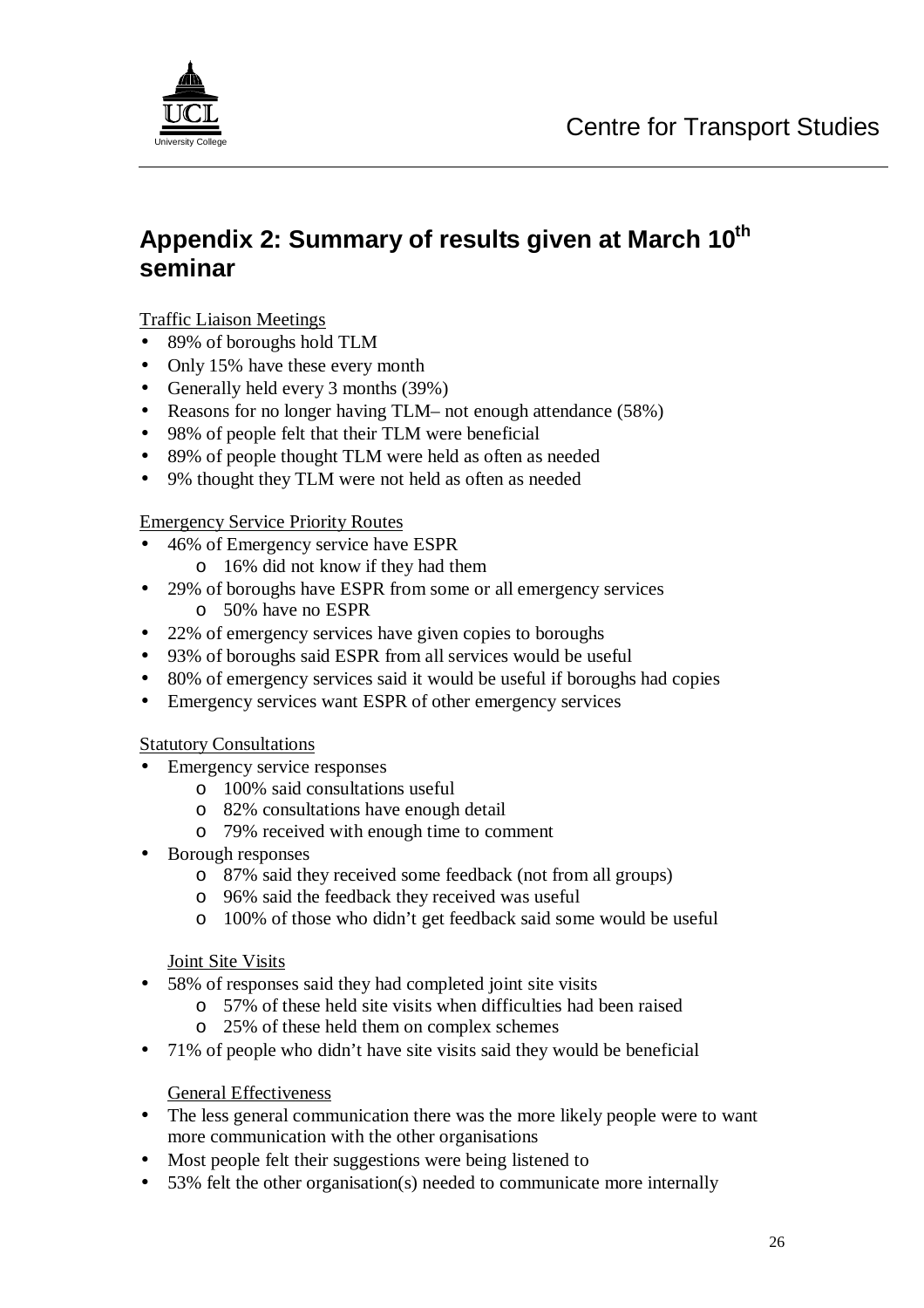

- 51% felt their own organisation need to communicate more internally
- 37% felt their own organisation needed to communicate more with the other organisations
- 51% wanted more feedback
- I am satisfied with how we communicate
	- o 54% "agreed" or "strongly agreed"
	- o 21% "disagreed" or "strongly disagreed"
- The way we communicate needs to be improved
	- o 43%"agreed" or "strongly agreed"
	- o 24%"disagreed" or "strongly disagreed"
- More methods of communication used the more effective communication is
	- o Less methods more need for improvement
	- o Less methods less communication
	- o More methods more feedback

Conclusions from interviews and questionnaire

- Type and style of liaison differs across London
- Communication has improved
- People still want communication levels to improve
- Those people who communicate more are happier with liaison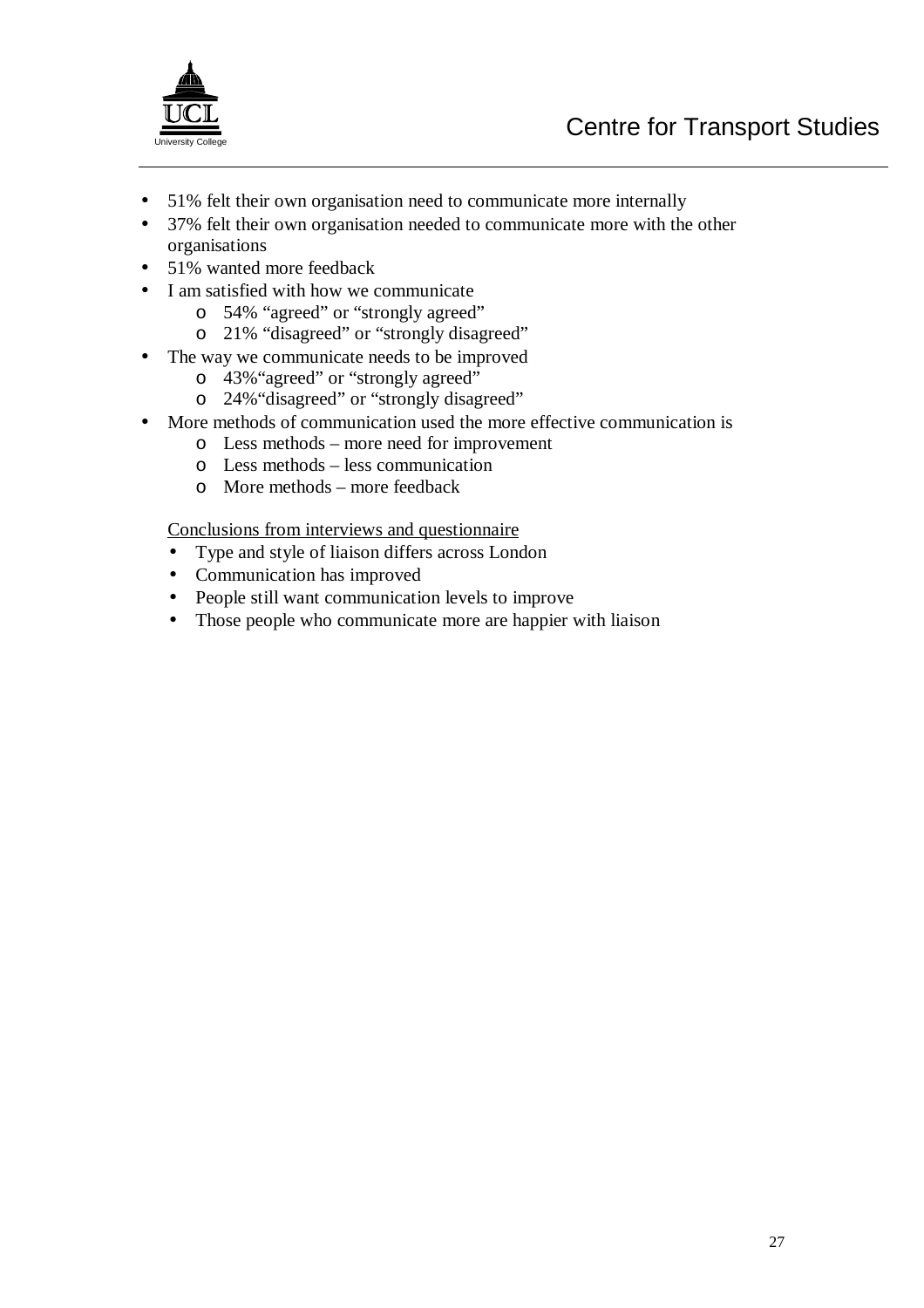

# **Appendix 3: Summary of analysis of statements**

| Questionnaire Statements                   |              | N        | Mean | Std.<br>Dvtn       | Statistical        |
|--------------------------------------------|--------------|----------|------|--------------------|--------------------|
|                                            | All methods  |          |      | .843               | Significance       |
| I think the methods used for communication |              | 10<br>51 | 3.60 |                    |                    |
| we are currently using need to be revised  | Some methods |          | 3.04 | .916               |                    |
| The way we communicate needs to be         | All methods  | 11       | 3.36 | .924               | $t=2.322(61),$     |
| improved                                   | Some methods | 52       | 2.63 | .950               | p<.05              |
| The amount of communication needs to be    | All methods  | 10       | 3.50 | .850               | $t = 2.496(58)$ ,  |
| increased                                  | Some methods | 50       | 2.82 | .774               | p<.05              |
| There is a lot of communication            | All methods  | 10       | 2.10 | .738               | $t = -2.993(59)$ , |
|                                            | Some methods | 51       | 2.90 | .78                | p<.01              |
| I think the communication and liaison      | All methods  | 10       | 2.30 | .675               |                    |
| strategies we have with the local          | Some methods | 50       | 2.64 | .776               |                    |
| council/emergency services are effective   |              |          |      |                    |                    |
| The other organisation(s) need to          | All methods  | 9        | 3.11 | .782               | $t=2.684(59),$     |
| communicate more within themselves         | Some methods | 52       | 2.37 | .768               | p<.01              |
| The other organisation(s) need to          | All methods  | 10       | 3.40 | .699               | $t=3.244(59)$ ,    |
| communicate more with us                   | Some methods | 51       | 2.51 | .809               | p<.01              |
| The other organisation(s) needs to give us | All methods  | 10       | 3.10 | .738               | $t=2.569(59),$     |
| more feedback                              | Some methods | 51       | 2.43 | .755               | p<.05              |
| Our organisation needs to communicate more | All methods  | 10       | 3.20 | .789               |                    |
| with the other                             | Some methods | 50       | 2.84 | .817               |                    |
| organisation(s)                            |              |          |      |                    |                    |
| Our organisation(s) needs to communicate   | All methods  | 10       | 2.60 | .966               |                    |
| more within itself                         | Some methods | 49       | 2.70 | .918               |                    |
| Suggestions we make are taken into         | All methods  | 9        | 2.11 | .601               |                    |
| consideration                              | Some methods | 51       | 2.53 | $\overline{1.007}$ |                    |
| I am satisfied with how we communicate     | All methods  | 10       | 2.30 | .823               |                    |
|                                            | Some methods | 51       | 2.71 | .923               |                    |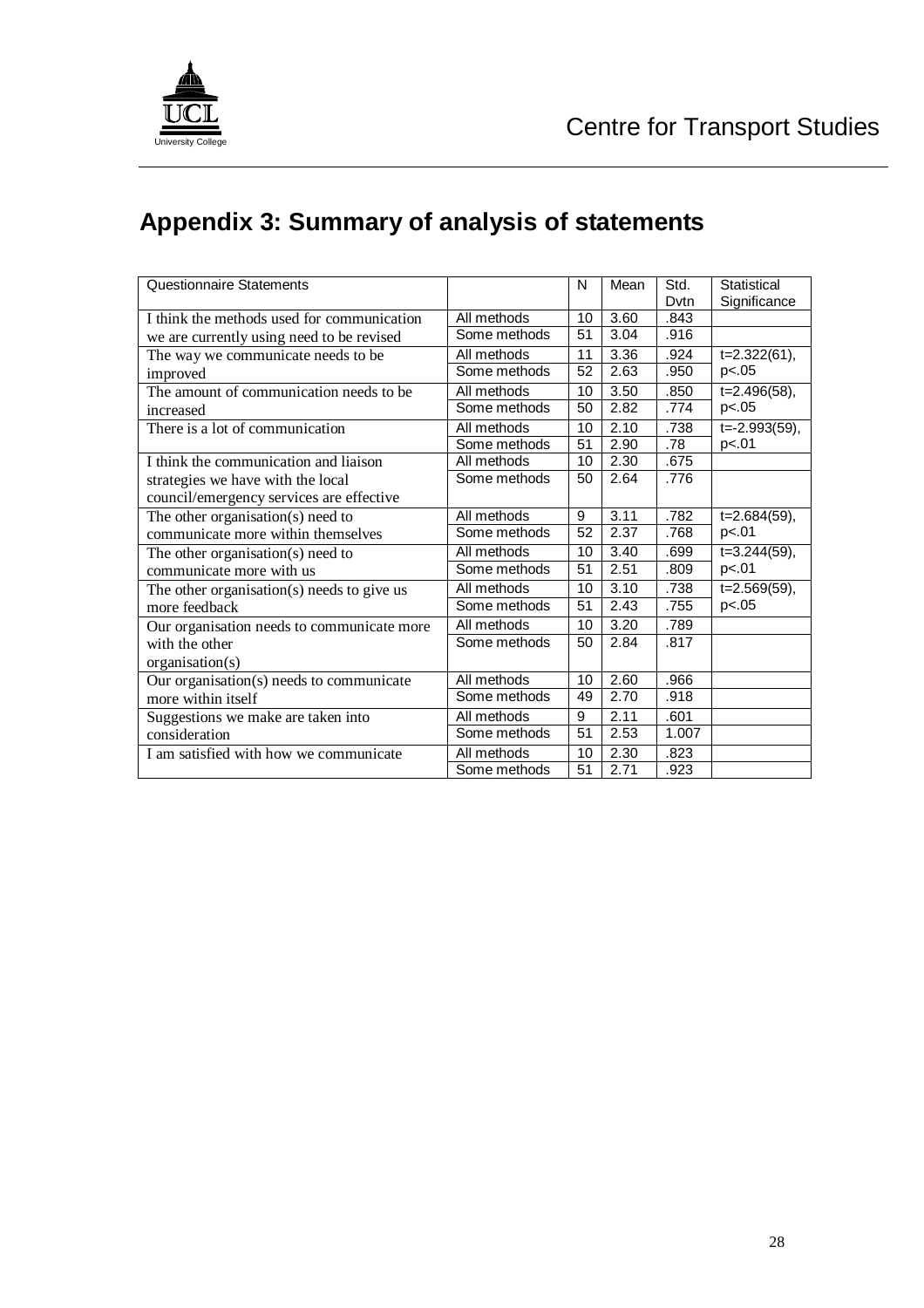

# **Appendix 4: Internet addresses**

- Road Safety Officers: http://www.larsoa.org.uk/rso\_contact.htm
- London Fire Brigade: http://www.london-fire.gov.uk/contact\_us/borough\_teams.asp
- London Ambulance Service: http://www.londonambulance.nhs.uk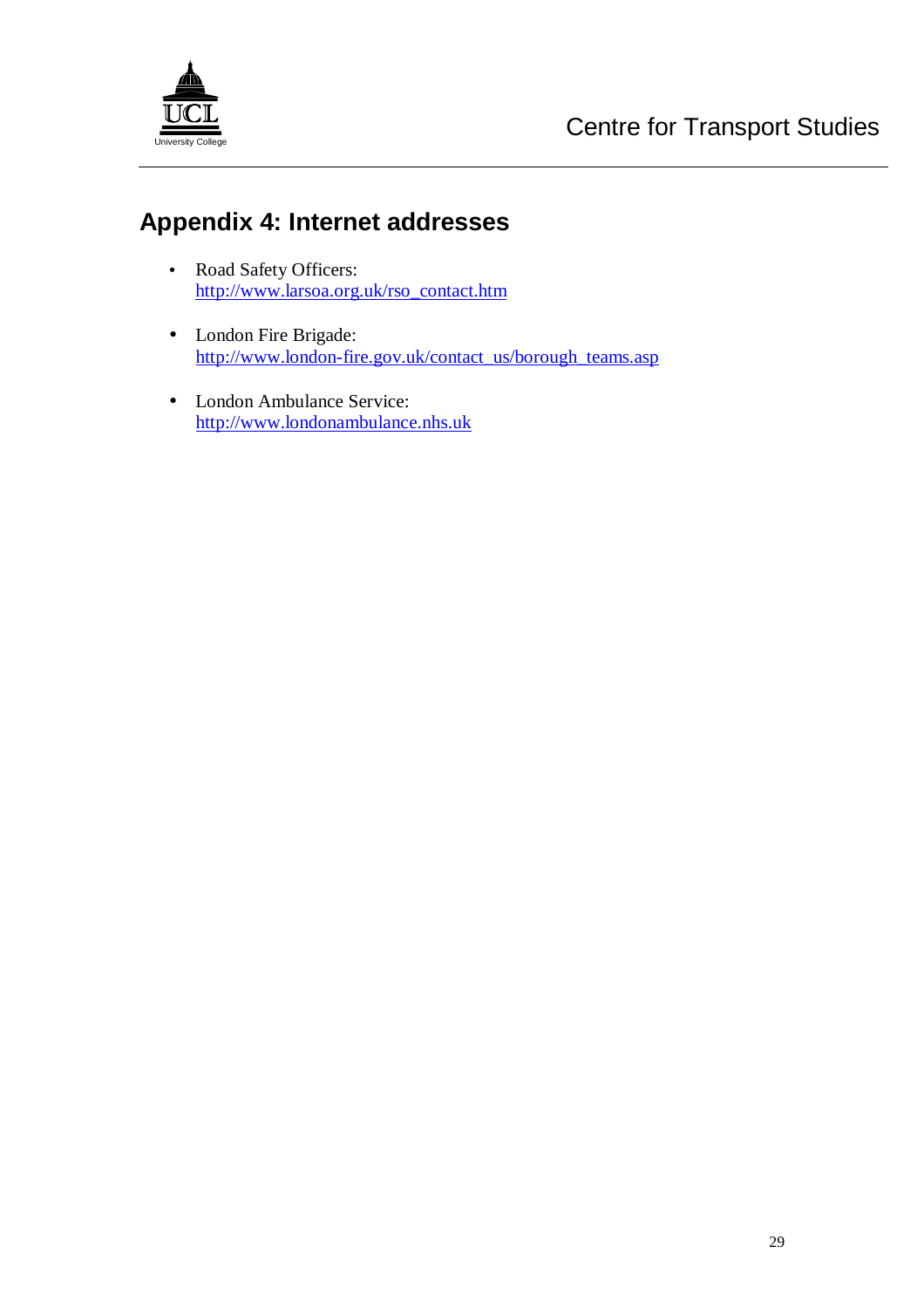

## **Appendix 5: List of respondents**

#### **Police Boroughs:**

| Croydon / Bromley                                                              | Kingston / Hammersmith   Hounslow / Richmond |                    |  |  |
|--------------------------------------------------------------------------------|----------------------------------------------|--------------------|--|--|
| Southwark / Lewisham                                                           | Brent / Barnet                               | Camden / Islington |  |  |
| Kensington                                                                     | Wandsworth / Sutton                          | Merton / Lambeth   |  |  |
| Greenwich / Bexley                                                             | Hillingdon / Ealing                          | Westminster        |  |  |
| Hackney / Redbridge /                                                          | Havering / Braking /                         | Harrow             |  |  |
| <b>Waltham Forest</b><br>Newham                                                |                                              |                    |  |  |
| Corp of London / Islington / Hackney / Tower Hamlets / Southwark / Westminster |                                              |                    |  |  |

#### **LAS areas:**

| Lewisham/Greenwich        | <b>Bexley</b> | Hounslow /Richmond |
|---------------------------|---------------|--------------------|
| <b>Barking / Havering</b> | Lambeth       | Camden             |
| Haringey / Enfield        | Croydon       | Ealing             |

#### **LFB areas:**

| Southwark   | Hillingdon           | Haringey |
|-------------|----------------------|----------|
| Westminster | Kingston             | Hounslow |
| Croydon     | <b>Tower Hamlets</b> |          |
| Ealing      | Havering             |          |

#### **Boroughs:**

| <b>Barnet</b>  | <b>Tower Hamlets</b> | Kensington |
|----------------|----------------------|------------|
| Enfield        | Wandsworth           | Havering   |
| Croydon        | Redbridge            | Merton     |
| <b>Bromley</b> | Newham               | Greenwich  |
| Hammersmith    | Hillingdon           | Harrow     |
| Hackney        | Camden               | Islington  |
| <b>Brent</b>   | Hounslow             | Richmond   |
| Lewisham       | Sutton               |            |